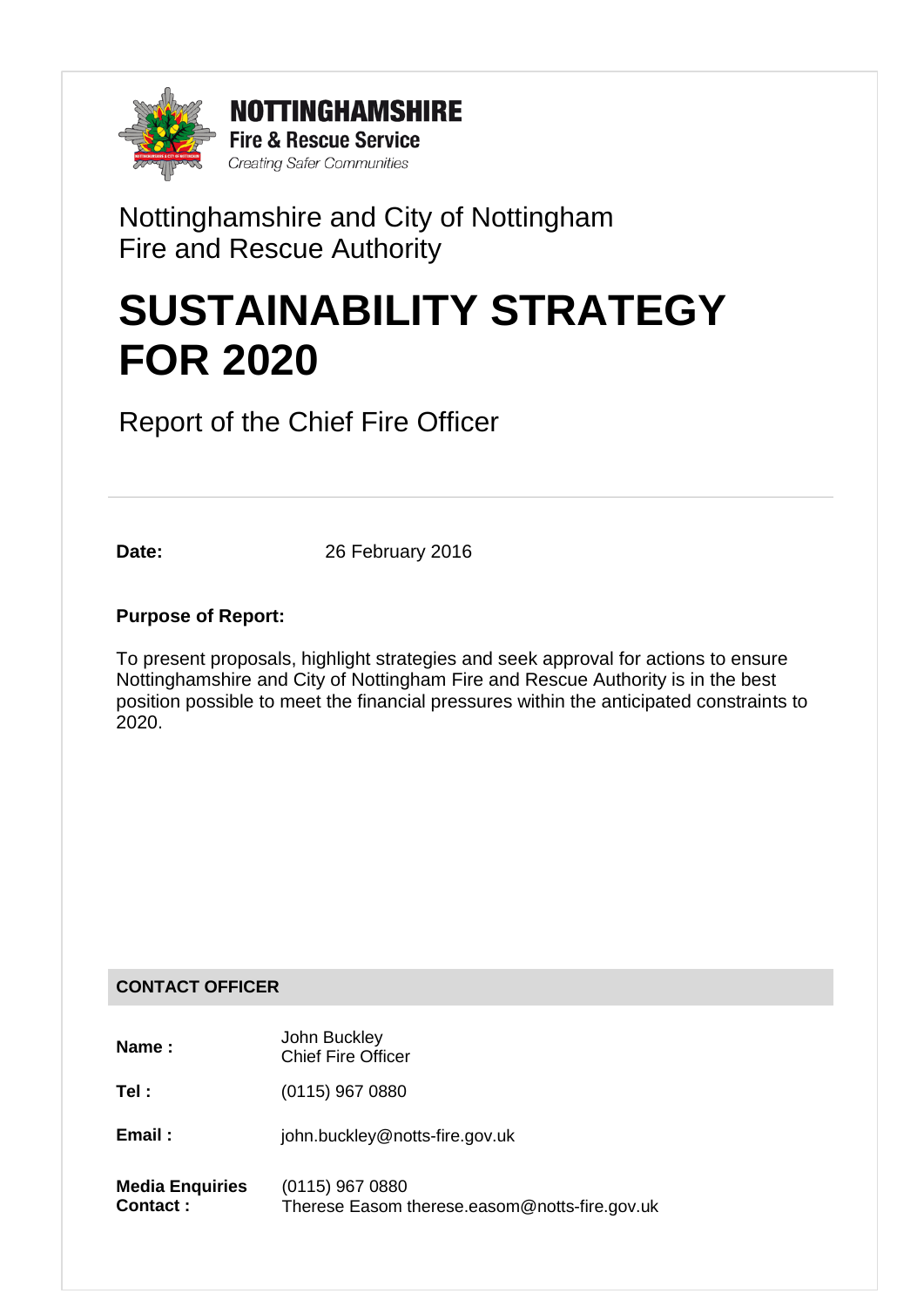### **1. BACKGROUND**

- 1.1 The Authority must consider the future financial pressures facing the Service and engage strategies to enable a balanced budget to be set in each financial year, as required by statute.
- 1.2 The indicative grant funding and estimated revenue available to be collected through council tax for the years 2016/17 to 2019/20 is likely to lead to shortfalls in the budget in the region of £4.5million if no adjustments to the establishment and service delivery are made. Government's prediction on spending power is making the assumption that local authorities will use the opportunity to raise revenue through increases in council tax during the term of this Government. Therefore, subject to local decision by the Authority, this deficit could be reduced to £2.5million if the current cap limit remains at 2%.
- 1.3 This report serves to outline the initial decisions that the Fire Authority may need to make in terms of addressing this financial shortfall, along with making recommendations regarding future strategies which should be considered in order to maintain an acceptable level of service delivery.

### **2. REPORT**

- 2.1 Since 2010 the budget requirement for NFRS has decreased from just over £48 million to the outline requirement predicted in 2019/20 of circa £43 million. This has been due to a number of cost reduction strategies which have been employed, including reducing the number of operational appliances, voluntary and compulsory redundancy processes, contract negotiations and Service restructures. With the expected budget available due to only reach £39 million in 2019/20 the Service will have to find another round of savings equivalent to around £4 million (subject to the approval of the proposed council tax increases elsewhere on this agenda) over the period to 2020.
- 2.2 Prudent levels of balances have been utilised to manage through the transition to date and it is proposed that this strategy continues. By planning early and looking at options during 2016/17, decisions made will have the opportunity to be fully implemented or have commenced by the time each subsequent budget has to be set.
- 2.3 The number of incidents attended during 2015 has remained under 10,000, and previous actions taken to reduce resources at Mansfield and Highfields stations has had no discernible impact on the community. This is in part due to a multi-faceted approach to reducing risk by effective use of community safety and protection strategies as well as operational response.
- 2.4 However, the ability to continue to reduce capacity is not unlimited and recommendations within this report will seek to guide the Fire Authority over how the budget requirements could be met, but also future strategies on utilising and deploying resources to maximise effectiveness and manage risk.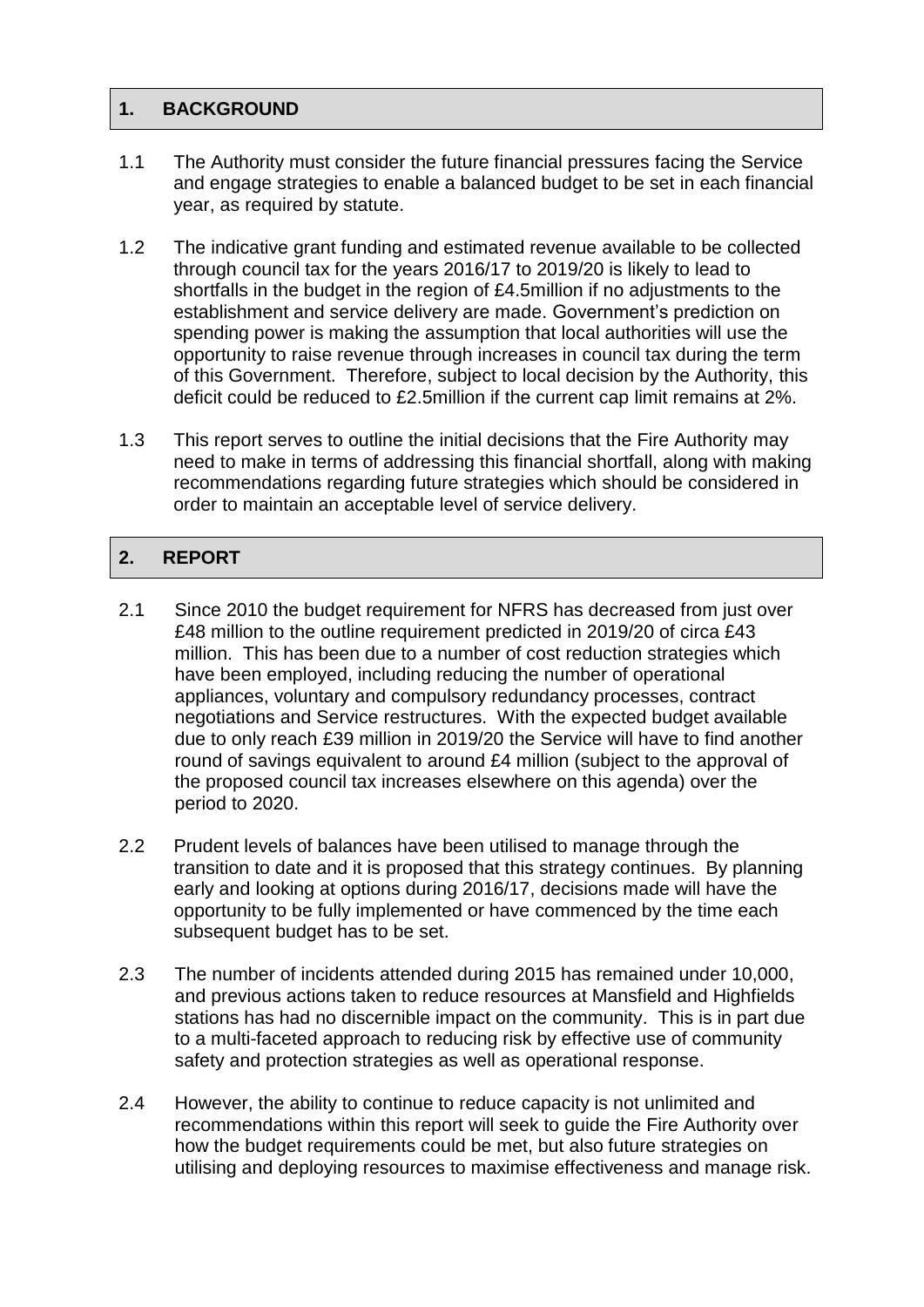### **OPERATIONAL SERVICE DELIVERY**

- 2.5 Members will be aware that since 2010 the Service has reduced the number of front line appliances. This has not significantly affected the risk profile, however it does drive the need to ensure that the maximum number of resources are available at periods of highest demand.
- 2.6 Significant steps have been taken to increase retained fire fighter recruitment and retention, and this is having a positive impact on the availability of appliances. However, the issue remains that the predominant times that retained appliances are unavailable are during the hours of peak demand (15:00hrs – 21:00hrs) and the times of highest availability are during the night which is the period of lowest demand (00:00hrs to 08:00hrs).
- 2.7 Another factor to consider is that each front line appliance is of a similar type designed to tackle a whole range of incidents, but primarily crewed to respond to structural building fires. These fires, although critical in their nature, make up only a small percentage of the actual incidents attended (10%). Alternative technologies and delivery methods have been developed nationally that enable reduced crew numbers to deal with a large proportion of incidents in a safe and effective manner.
- 2.8 The Chief Fire Officer firmly believes that the most appropriate crewing numbers for appliances tackling structural building fires should remain at the traditional levels of 'five and four' and there is no desire to actively move away from this model with wholetime crews. However, current practice means that where a retained appliance has less than four crew members available it is unable to respond to any type of incident, regardless of proximity or scale, or in support of other appliances.
- 2.9 Each wholetime appliance is crewed continually, 24hrs a day, every day of the year. With reducing demand this has led to some of those appliances responding to less than an average of one call per week during the hours of low demand. With the increased availability of retained fire fighters at night it is possible to maintain the same level of resources available by flexibly crewing between wholetime and retained fire fighters dependant on the time of day.
- 2.10 The changes to the distribution of wholetime appliances since 2010 has increased the number of single-pump stations and decreased the number of two-pump stations. This has progressively skewed the numbers in the wholetime ridership and in effect created an over capacity due to the current calculations on which the collective agreement regarding crewing of appliances is based. Furthermore there is no flexibility to move away from a traditional 24hr crewing model.
- 2.11 There are many positive facets of the existing collective agreement that enable local control and flexibility for staff, and high levels of certainty and resilience in terms of appliance availability. It is clear that the agreement must be revised, however any changes must safeguard these important outcomes.
- 2.12 Current employment practices are based on the traditional wholetime or retained contracts with a permanent establishment maintained to deal with all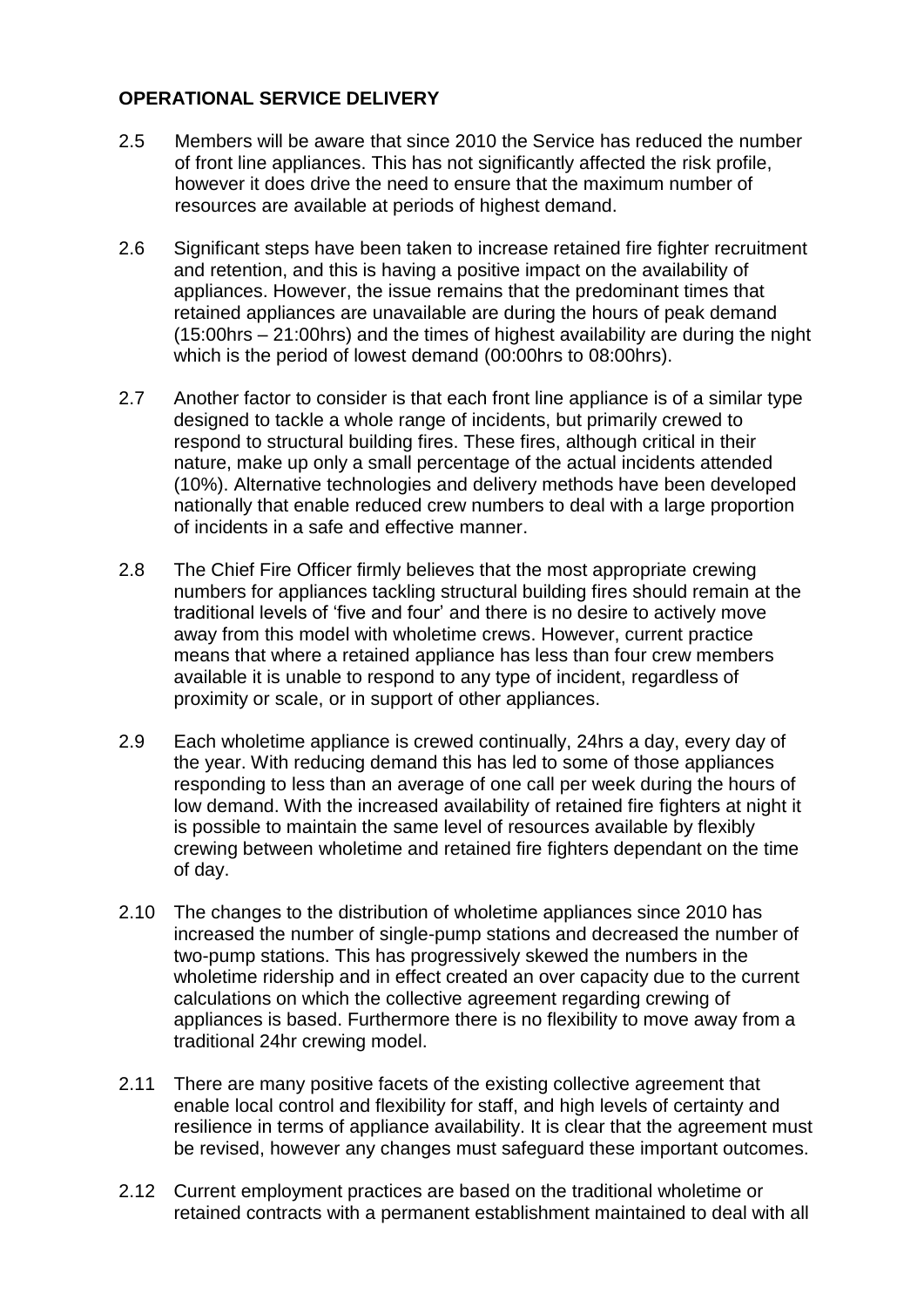anticipated abstractions – eg: annual leave, training, sickness and staff turnover. This traditional model is rigid and provides little flexibility and a number of alternative methods through the provision of voluntary secondary contracts have been developed in other Services. These have proven to be very useful in coping with the continual transformation of services, and provided positive benefits for staff.

- 2.13 Removing surplus capacity within the current ridership and applying a flexible model of crewing with both wholetime and retained staff will create savings, some of which could be reinvested to support the availability of retained appliances through the provision of secondary contracts. This blended model has the ability to maintain the current fleet of appliances, increase availability of resources at times of highest demand and create savings.
- 2.14 Therefore, giving due consideration to operational activity and risk outcomes, the need to improve resilience and create savings, it is proposed that the Chief Fire Officer undertakes the following actions:
	- Explores the use of alternative crewing models and emerging technologies to maximise the availability of appliances where crew numbers are less than four.
	- Identify opportunities where a mixed crewing approach utilising retained fire fighters at periods of lowest demand could be implemented to maintain appliance availability and reduce costs.
	- Enter into negotiations with workforce representatives to revise the current crewing collective agreement to release the surplus capacity within the ridership and create the opportunity to crew appliances for less than the full 24hr period.
	- Consider the use of voluntary secondary contracts to provide support for retained appliances at periods of highest demand and ease the transformation of the service through the change process.
- 2.15 If approved, work in these areas will be undertaken during 2016 with timely reports back to the Authority for decision before any changes are made. Furthermore, there may be the requirement to enter into public consultation if there is a direct impact on any aspect of service delivery.

### **COLLABORATION**

- 2.16 On 26 January 2016 the Government articulated the next steps after considering the consultation responses to 'Enabling Closer Working Between the Emergency Services' and the full document is attached at Appendix A. In summary the Government intends to legislate to:
	- Introduce a high level duty to collaborate on all three emergency service, to improve efficiency and effectiveness;
	- Enable Police and Crime Commissioners (PCCs) to take on the functions of fire and rescue authorities (FRAs), where a local case is made;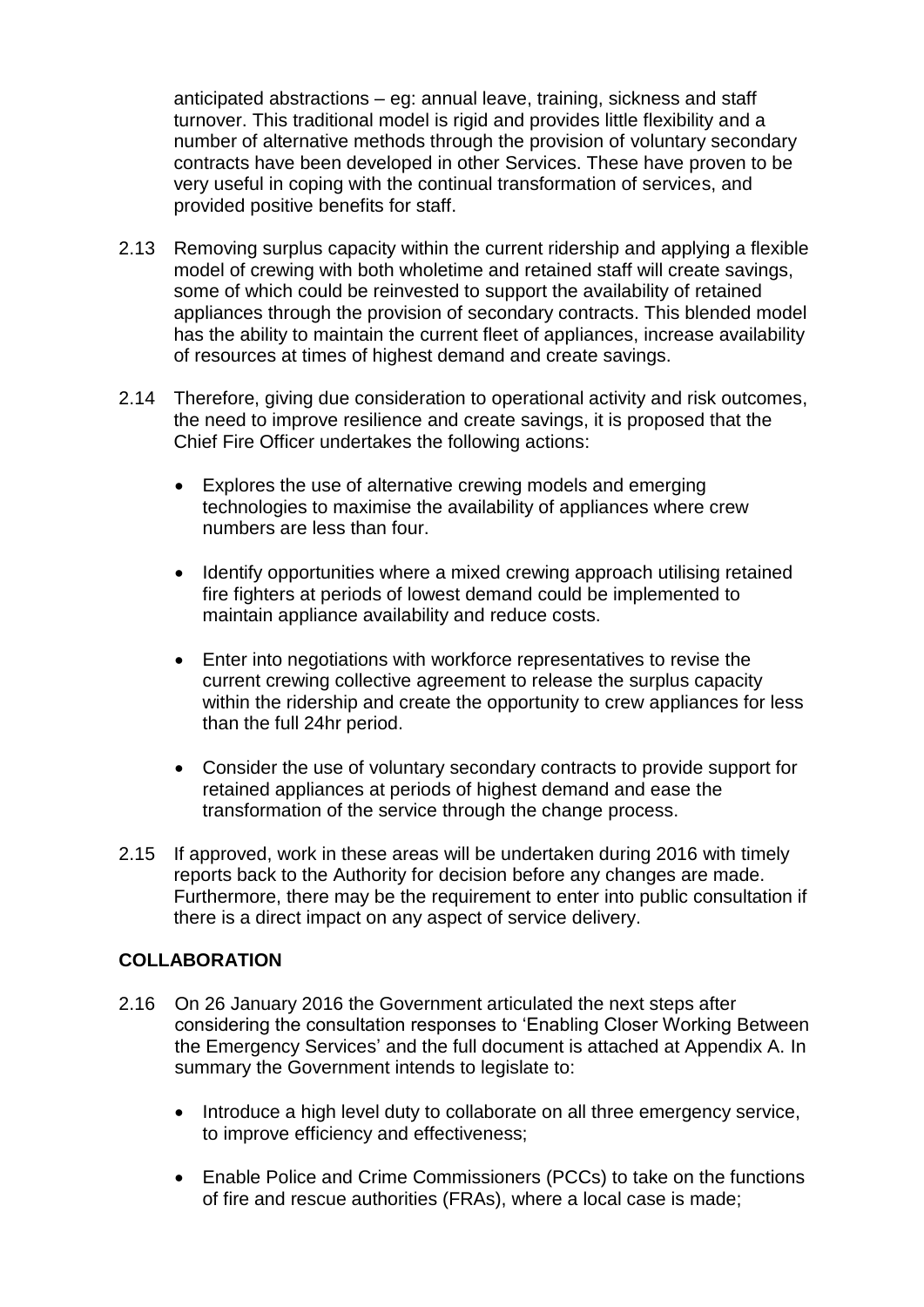- Where a PCC takes on the responsibilities of their local FRA. Further enabling him or her to create a single employer for police and fire personnel;
- In areas where a PCC has not become responsible for fire and rescue services, enabling them to have representation on their local FRA with voting rights, where the local FRA agrees; and
- Abolish the London Fire and Emergency Planning Authority and give the Mayor of London direct responsibility for the fire and rescue service in London.
- 2.17 This clear intention from Government will drive collaboration between the emergency services within the local area. There are no definitive timescales for when the legislation will be in place, however indications are that it will be before the end of the year.
- 2.18 There are also opportunities to build on collaborations with other local organisations and neighbouring fire and rescue services. Work is already taking place in some areas – eg: Control, Procurement, Finance Systems, Training and Pension Administration – however there is scope to do more.
- 2.19 Collaboration has the potential to deliver both efficiency and effectiveness, however there is also the potential for collaboration leading to compromises or challenges that are not favourable to the Authority. Notwithstanding that full engagement of the Authority will be required to deliver against the legislative requirements, caution must also be exercised to ensure the outcomes are appropriate for the community.
- 2.20 In this regard it is proposed that the Chief Fire Officer engages with partners to explore all opportunities that may exist for collaboration and provide informed reports to future meetings of the Authority when appropriate.

### **FURTHER OPTIONS**

- 2.21 In addition to the above proposals and recommendations, a number of other work streams will be looked at by Officers to establish what further savings can be achieved. These include sharing of specialist operational advice and provisions, reviewing the property strategy for rationalisation, re-build or disposal, and reviewing current contracts and arrangements for further efficiencies.
- 2.22 There is no doubt that given the reductions already made by the Service, the challenge to make further savings could appear daunting. However, the community is as safe from fire today as any other period in the history of Nottinghamshire Fire and Rescue Service. By taking a measured approach, over the period to 2020, the transition can be managed through with as minimal impact on staff and the community as is possible. The implementation can also be regularly and safely monitored.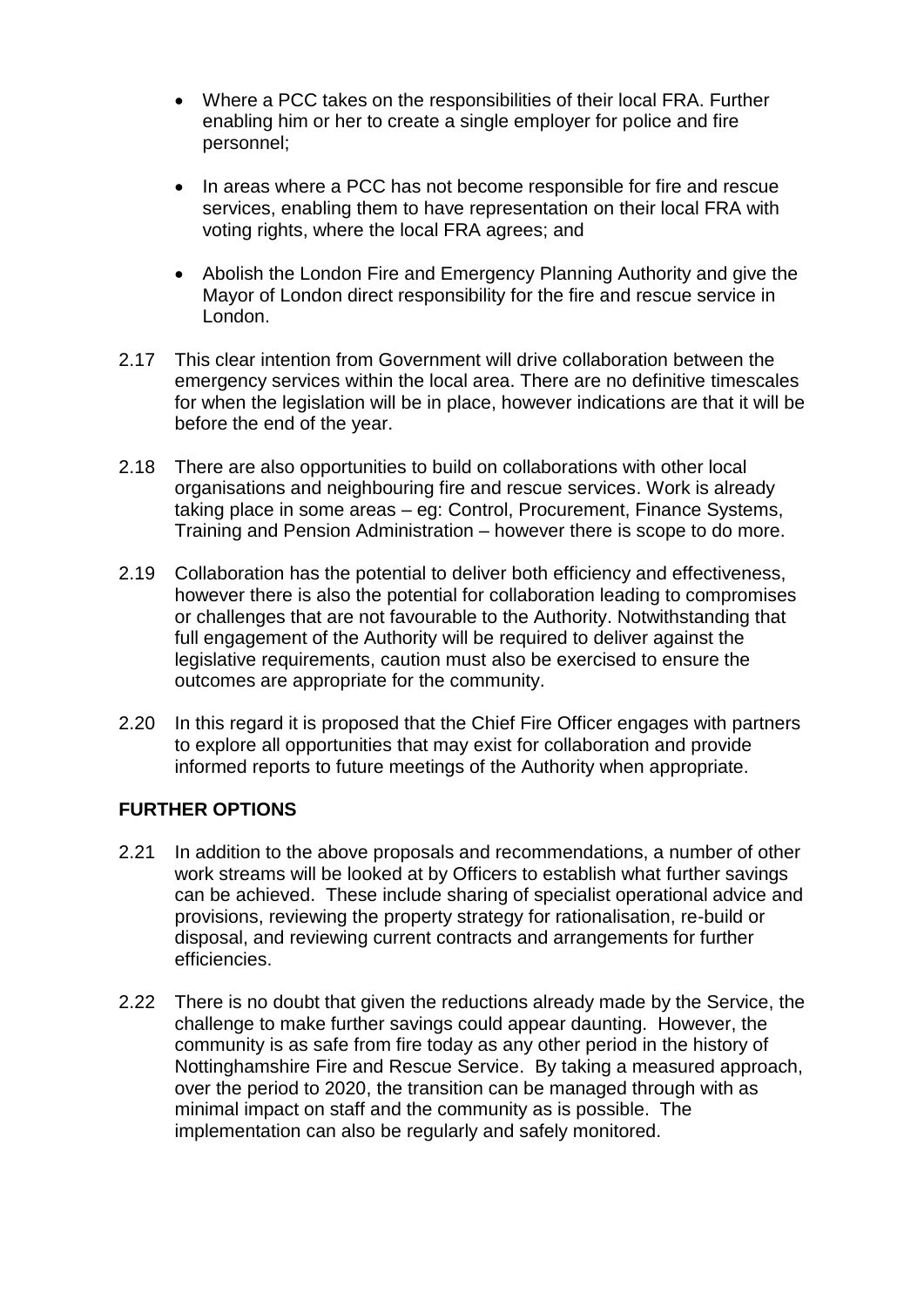### **3. FINANCIAL IMPLICATIONS**

The financial implications of this report are the need to find approximately £4million in further savings by the end of the 2020 financial year, and to develop a strategy to address potential reductions beyond this point

### **4. HUMAN RESOURCES AND LEARNING AND DEVELOPMENT**

- 4.1 There are significant human resources implications arising from this report from redundancy to contract negotiations with the representative bodies. The Service has a number of procedures in place which it has already used to good effect to minimise the impact upon staff. All of this will be managed by the internal human resources department to reduce any external costs.
- 4.2 In terms of learning and development implications, the Service will need to ensure its staff are appropriately trained and equipped with the requisite skills to perform their role.

### **5. EQUALITIES IMPLICATIONS**

There will be a likelihood of some equalities implications arising from such a period of change. These will be managed by the Service to ensure that no particular sector of the organisation or community is disadvantaged by any decisions made.

### **6. CRIME AND DISORDER IMPLICATIONS**

Fire and rescue authorities have a duty to exercise their functions in a way that prevents crime and disorder in their area.

### **7. LEGAL IMPLICATIONS**

The Fire Authority has to satisfy its legal obligations under various legislation, but primarily the Fire and Rescue Services Act 2004 and the Civil Contingencies Act 2004. Any proposals will be assessed to ensure the Fire Authority will not be in breach of these legal duties.

### **8. RISK MANAGEMENT IMPLICATIONS**

The primary risk to the Fire Authority arising from this report is one of finance and being able to balance a diminishing budget. The proposals and recommendations contained within this report are part of a short, medium and long term strategy that will keep the Service viable and continue to meet public expectations.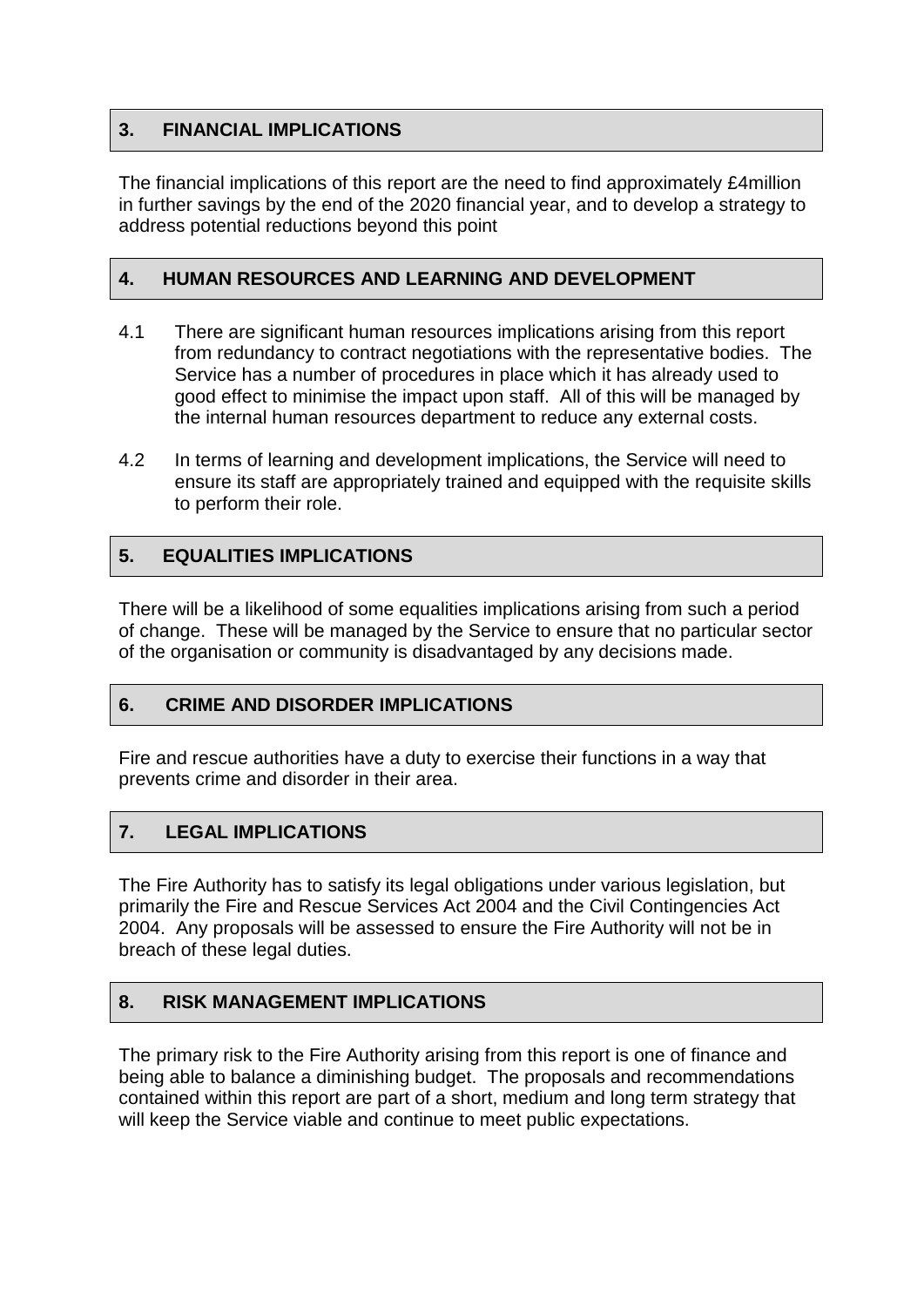### **9. RECOMMENDATIONS**

It is recommended that the Fire Authority consider the contents of this report and ask the Chief Fire Officer to:

- 9.1 Explore the use of alternative crewing models and emerging technologies to maximise the availability of appliances where crew numbers are less than four.
- 9.2 Identify opportunities where a mixed crewing approach utilising retained fire fighters at periods of lowest demand could be implemented to maintain appliance availability and reduce costs.
- 9.3 Enter into negotiations with workforce representatives to revise the current crewing collective agreement to release the surplus capacity within the ridership and create the opportunity to crew appliances for less than the full 24hr period.
- 9.4 Explore the use of voluntary secondary contracts to provide support for retained appliances at periods of highest demand and ease the transformation of the service through the change process.
- 9.5 Engage with partners to explore all opportunities that may exist for collaboration.
- 9.6 Provide reports on the outcomes of recommendations 9.1 9.5 to future meetings of the Authority to inform the decision making process.

### **10. BACKGROUND PAPERS FOR INSPECTION (OTHER THAN PUBLISHED DOCUMENTS)**

None.

John Buckley **CHIEF FIRE OFFICER**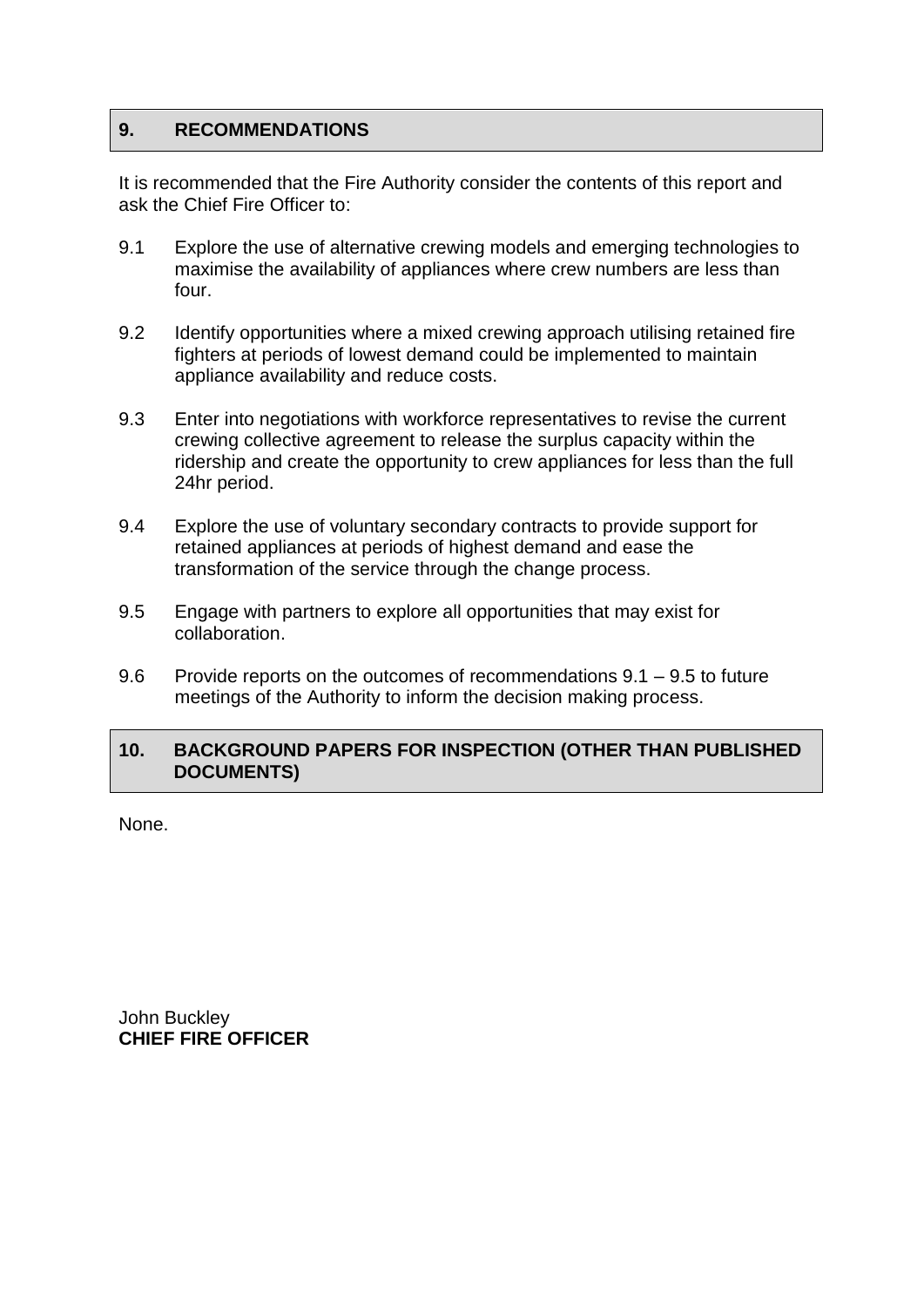

# **Enabling Closer Working Between the Emergency Services**

Summary of consultation responses and next steps

26 January 2016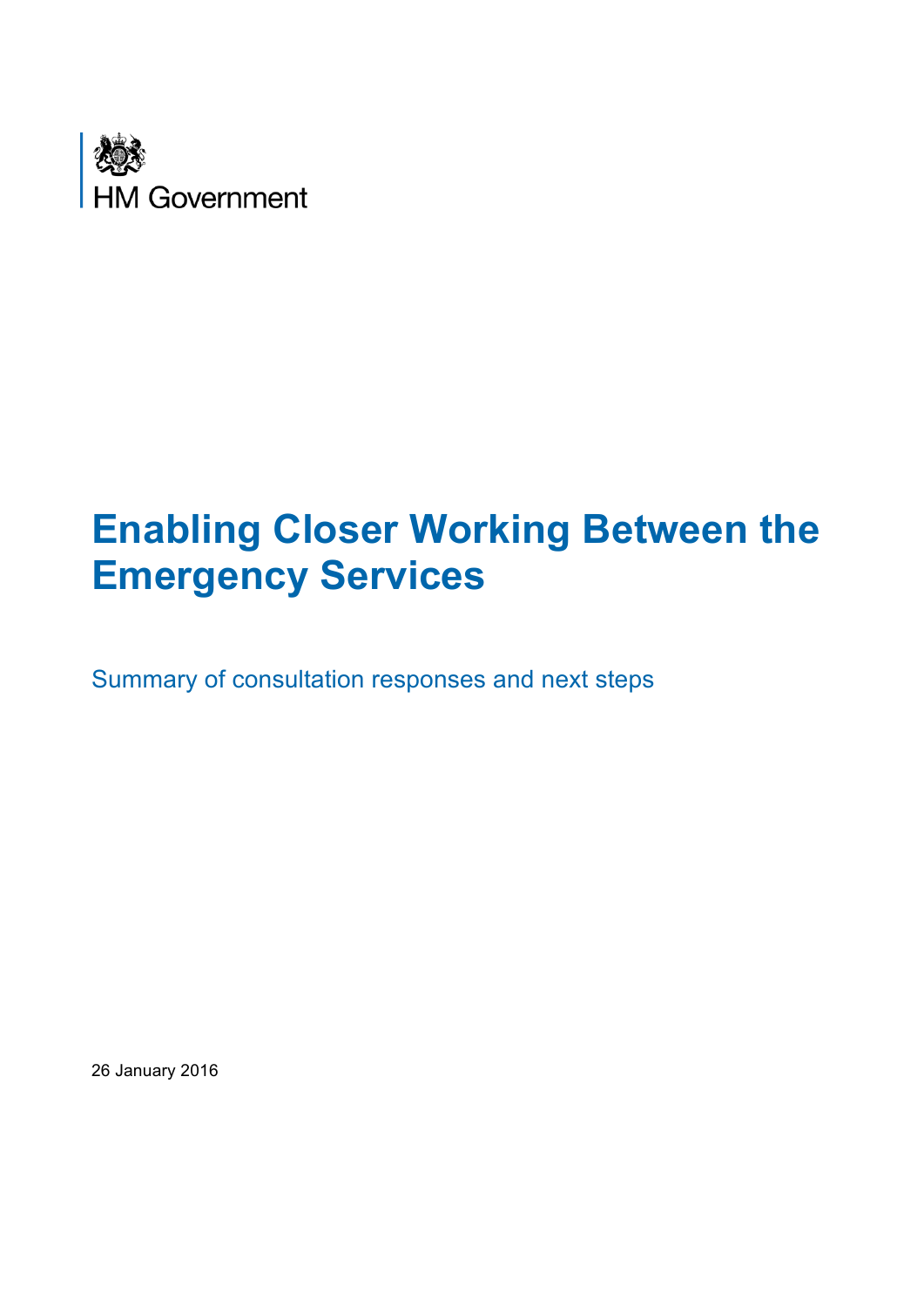

#### **© Crown copyright 2016**

 This publication is licensed under the terms of the Open Government Licence v3.0 except where otherwise stated. To view this licence, visit nationalarchives.gov.uk/doc/open-government- licence/version/3 or write to the Information Policy Team, The National Archives, Kew, London TW9 4DU, or email: psi@nationalarchives.gsi.gov.uk.

 Where we have identified any third party copyright information you will need to obtain permission from the copyright holders concerned.

Alternative format versions of this report are available on request from [author's contact details].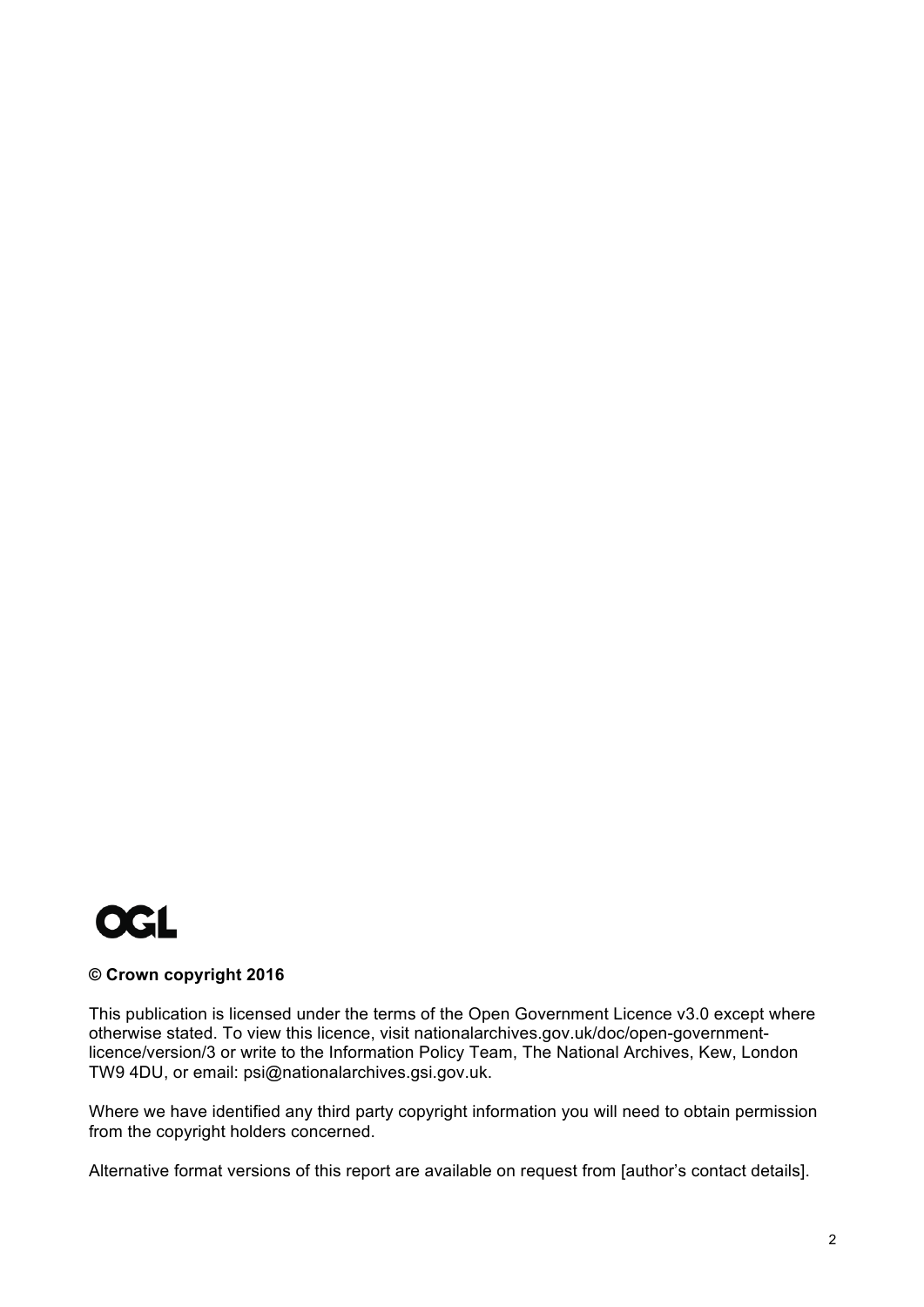# **Contents**

| Foreword                                | 4  |
|-----------------------------------------|----|
| <b>Executive Summary</b>                | 5  |
| <b>Introduction</b>                     | -6 |
| <b>Statistical Summary of Responses</b> | 21 |
| <b>List of Organisations Responding</b> | 22 |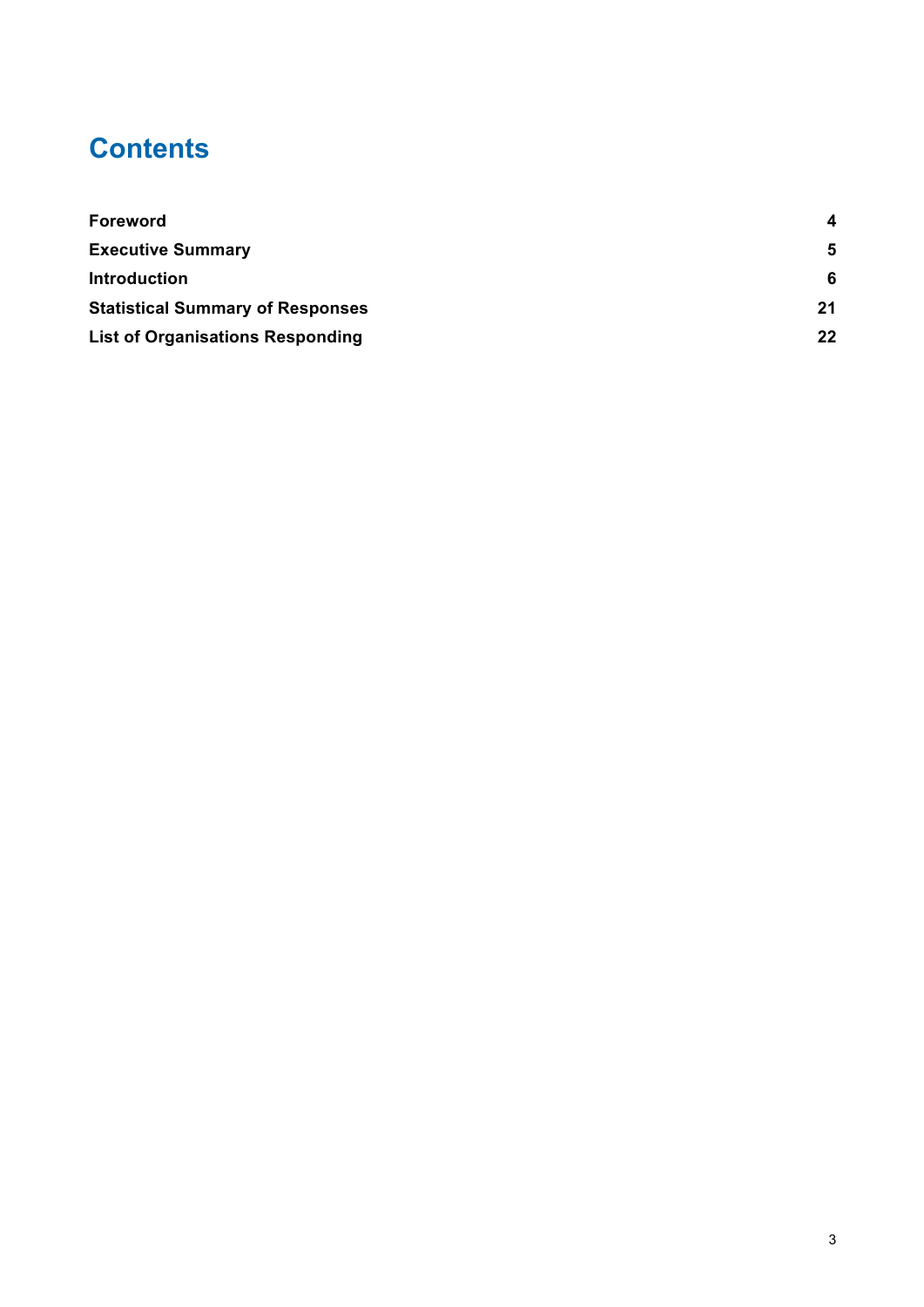## **Foreword**

 Emergency services play an essential part in serving our communities and keeping them safe. Whilst the police, fire and rescue and NHS ambulance services all have distinct frontline roles, it is clear that close collaboration between them can provide real benefits for the public and help each service better meet the demands and challenges they face.

 The Government is committed to supporting collaborative and innovative blue light working and has invested over £80million in collaborative projects since 2013. However, while there are already a number of good examples of joint working across the emergency services locally, levels of collaboration are not as widespread as they could be. The Government's manifesto commitment was clear that we will "enable fire and police services to work more closely together and develop 2015 the Prime Minister announced a joint public consultation on a range of proposals about how the role of our elected and accountable Police and Crime Commissioners" and on 11 September to achieve these aims.

 We have reviewed and analysed the responses to that consultation, of which we received over 300, and have summarised our findings and how we intend to proceed in this document. We would like to thank all those who gave their time to respond and contribute to the consultation process.

 The Prime Minister's announcement on 5 January 2016 that responsibility for fire and rescue policy again demonstrates the Government's commitment to closer collaboration between police and fire and rescue services. Bringing together responsibility for fire and police in the same Department will provide the same clear leadership in central Government that our proposals on emergency services collaboration seek to deliver locally. It provides an excellent opportunity for sharing good practice to drive reform and to deliver better outcomes for the public. has transferred from the Department for Communities and Local Government to the Home Office

 There are clear opportunities for collaboration to go further and faster. The Government intends and Crime Commissioners to take on the functions of fire and rescue authorities. to legislate to enable local communities to drive forward joint working in their area, improving the services delivered to the public as well as providing direct local accountability by enabling Police

**Home Secretary Secretary of State for Secretary of State for** 

**Communities and Fealth Local Government** 



Rt Hon Theresa May MP Rt Hon Greg Clark MP Rt Hon Jeremy Hunt MP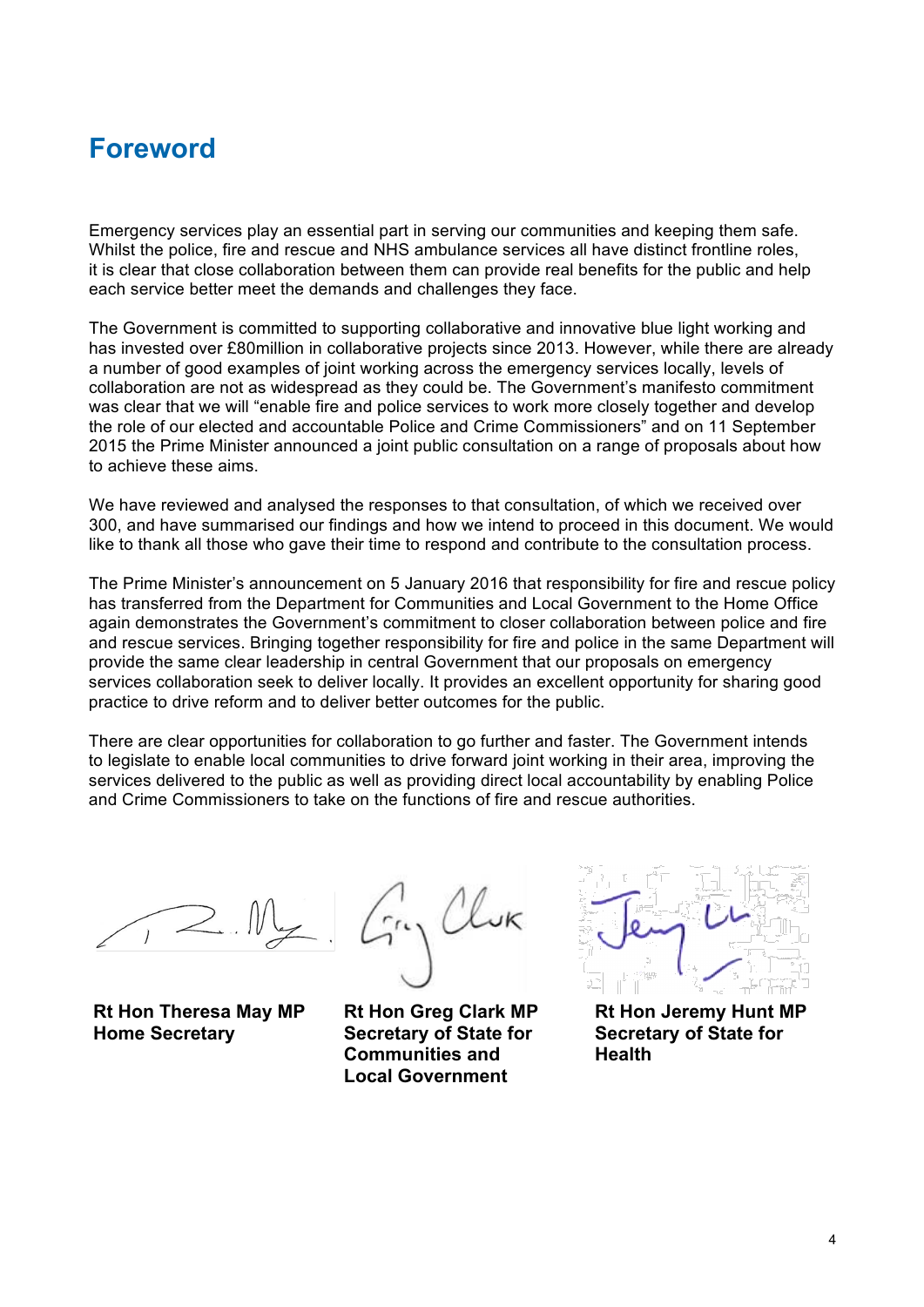# **Executive Summary**

On 11 September 2015, the Government published a consultation paper<sup>1</sup> seeking views on a range of proposals to increase joint working between the emergency services. The consultation ran for six weeks, ending on 23 October 2015. A total of 318 full or partial responses were received post, commenting on the 16 questions posed in the consultation paper. from a range of organisations and interested individuals, using the online survey and via email and

Having carefully considered the consultation responses, the Government intends to legislate to:

- • introduce a high level duty to collaborate on all three emergency services, to improve efficiency or effectiveness;
- enable Police and Crime Commissioners (PCCs) to take on the functions of fire and rescue authorities (FRAs), where a local case is made;
- where a PCC takes on the responsibilities of their local FRA, further enabling him or her to create a single employer for police and fire personnel;
- in areas where a PCC has not become responsible for fire and rescue services, enabling them to have representation on their local FRA with voting rights, where the local FRA agrees; and
- abolish the London Fire and Emergency Planning Authority and give the Mayor of London direct responsibility for the fire and rescue service in London.

 These measures will apply to England only. Further details on these measures and how the consultation has informed them, are set out within this document.

 $1$  Enabling Closer Working Between the Emergency Services (September 2015)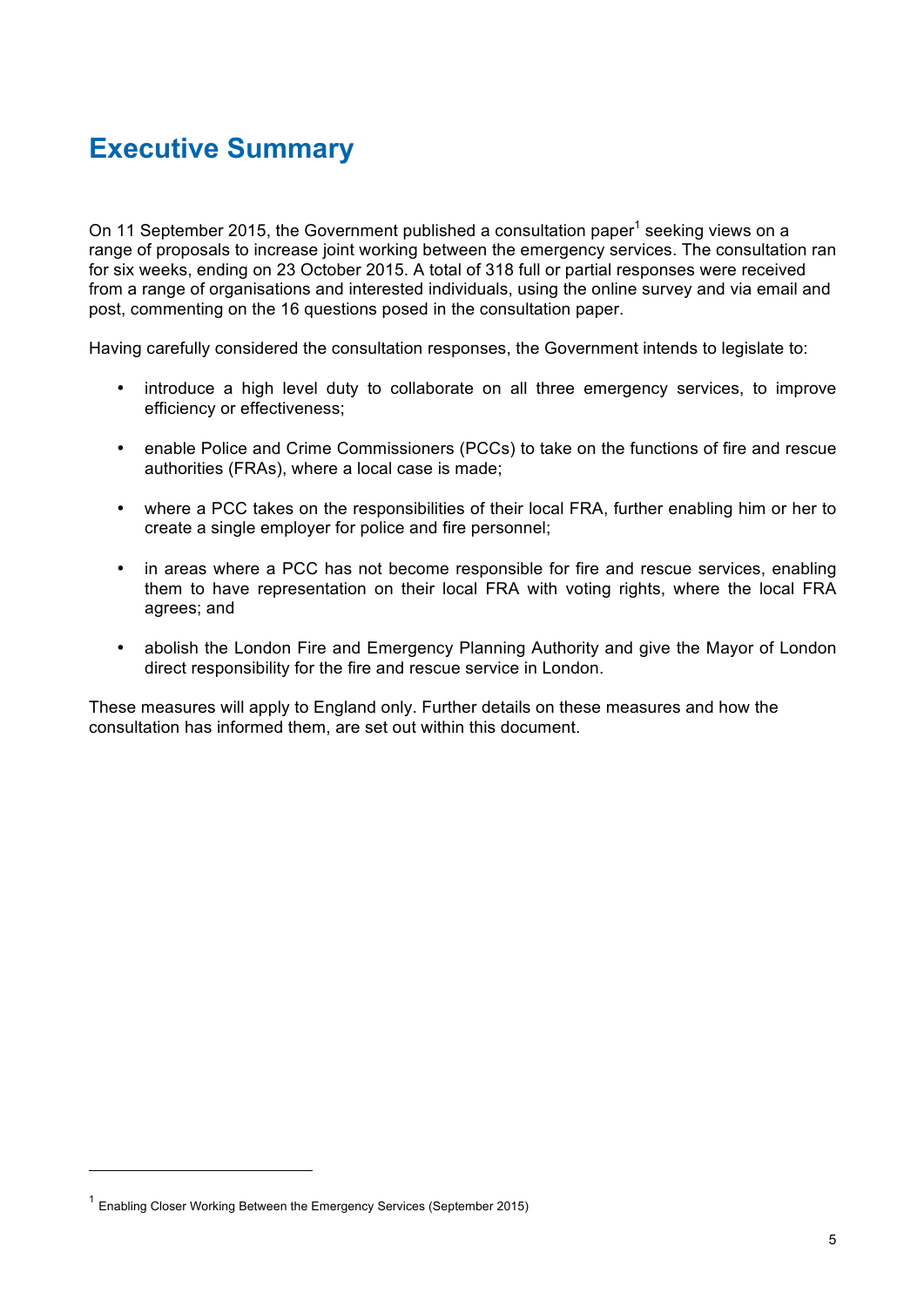# **Introduction**

 The Government is committed to increasing the level and ambition of joint working between the emergency services. Closer working can enable the emergency services to deliver more effective and efficient services for the public.

 The Government has invested over £80 million since 2013 in local projects to increase blue-light collaboration. Where the emergency services collaborate, they have delivered efficiencies and service improvements.

 However, the picture of collaboration around the country is still patchy and there is much more to do to ensure joint working is widespread and ambitious. The emergency services could achieve significant benefits from sharing premises, back offices, IT and procurement systems.

 Strong leadership will be required to drive greater efficiencies and improved outcomes. That is why PCCs are directly elected, have clear local accountability and a strong incentive to pursue ambitious reform to improve local services and deliver value for money. the Government committed in its manifesto to "enable fire and police services to work more closely together and develop the role of our elected and accountable Police and Crime Commissioners".

 On 11 September 2015, the Government published a consultation paper setting out its proposals for improving collaboration between the emergency services and strengthening accountability, and seeking views on how those proposals could best be implemented.

 The consultation ran for six weeks, ending on 23 October 2015. A total of 318 responses were received from national, local and regional organisations, police forces, police and crime commissioners, fire and rescue authorities, local councils, ambulance trusts, front line practitioners, associations and other interested groups and individuals.

The following pages summarise the views received and set out the Government's response.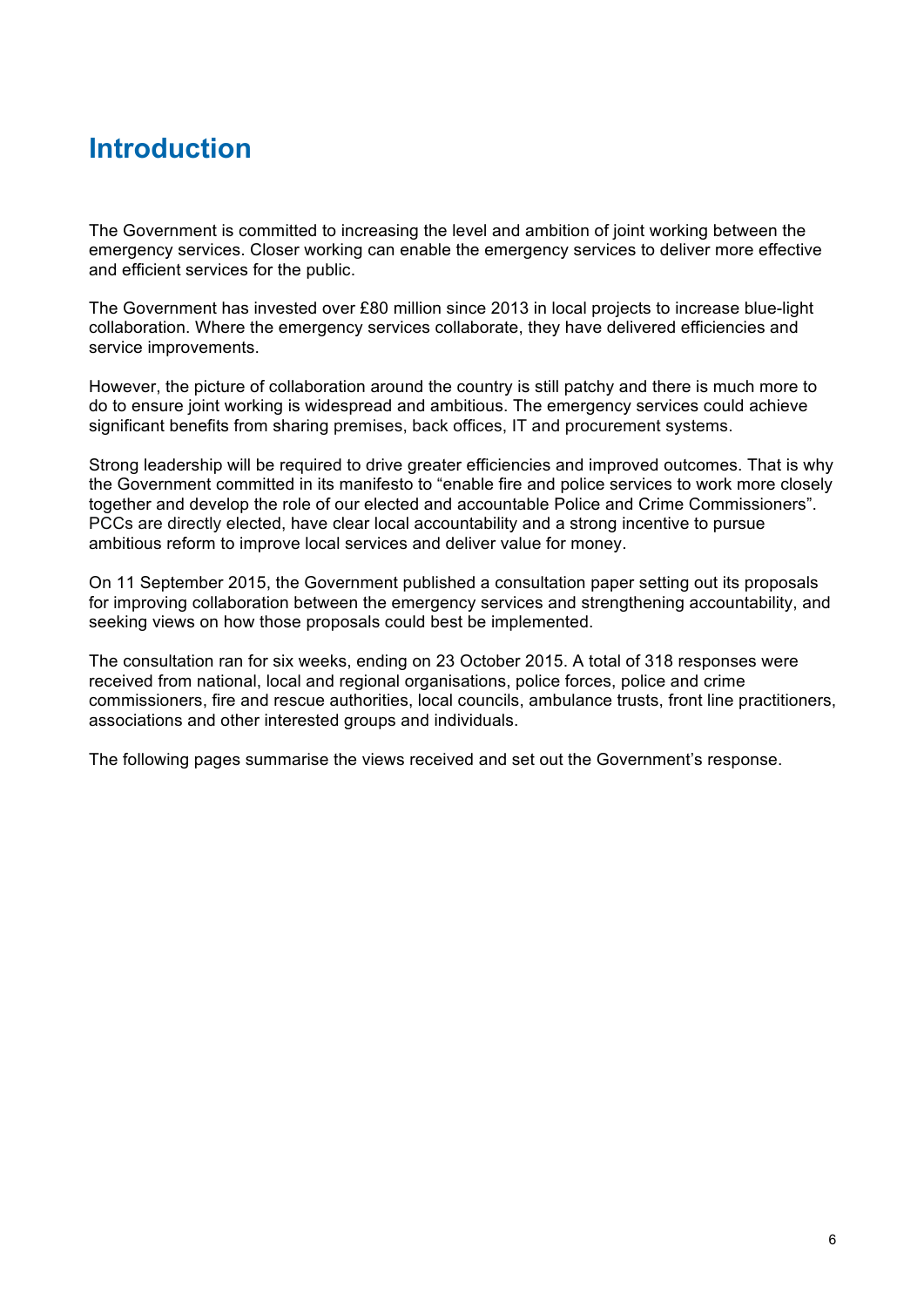## **A new duty on all three emergency services to collaborate with one another**

 Although collaboration between the emergency services occurs in many areas of the country, it is not as widespread or as wide-ranging as it could be in delivering efficiencies and better services for the public. The Government wants to make effective collaboration common practice. To provide a driver for this change, the Government set out in its consultation paper its intention to introduce a new statutory duty on the three emergency services to collaborate with one another to improve efficiency or effectiveness. The duty is intended to be broad to allow for local discretion in how it is implemented so that the emergency services themselves can decide how best to collaborate for services to consider opportunities for collaboration and implement those which would improve the efficiency or effectiveness<sup>2</sup> of all parties involved. the benefit of their communities. However, there would be a clear duty on local emergency

To inform this policy, the Government asked the following question in the consultation paper:

 **Question 1 - How do you think this new duty would help drive collaboration between the emergency services?** 

 There was significant support for the new duty. Respondents thought it would help to drive efficiencies and savings, help the emergency services to share assets and reduce duplication. Whilst recognising existing collaboration, a number of responders felt that the new duty would help overcome local difficulties, remove barriers and raise the profile of collaboration, and that by doing so, it would strengthen and extend current collaborative activity.

 Some responses suggested that the new duty was unnecessary in light of existing collaboration. There were also some views that collaboration should remain a matter for local decision.

 Balanced against that, there were also views that the proposed duty should go further. they also play a role in driving collaboration and clarifying how compliance with the duty would be Suggestions included extending the duty to other parties, such as local authorities, in order that monitored.

 Given the benefits from supporting, and extending further, existing collaboration, the Government has concluded that a statutory duty for the emergency services to collaborate should be introduced. We recognise that collaboration is well developed in some areas of the country, but it is our expectation that more can be done and a legislative duty will help drive this. We expect collaboration opportunities could include those identified in the Emergency Services Collaboration Working Group overview report<sup>3</sup>, including shared services such as procurement, vehicle maintenance and new stations.

 The Government believes that the duty should be high level rather than overly prescriptive. The emphasis should be on local areas identifying collaboration opportunities which benefit their communities and then working together to implement the plans successfully.

 $^2$  The consultation paper referred to a duty to collaborate to improve efficiency and effectiveness. This should have read efficiency or effectiveness, to be consistent with the separate duty to collaborate on PCCs and Chief Constables, which was used as a model for the new duty on emergency services. We do not consider that this had a material effect on the consultation and have corrected it in this document.

 $3$  National overview of collaboration (2014)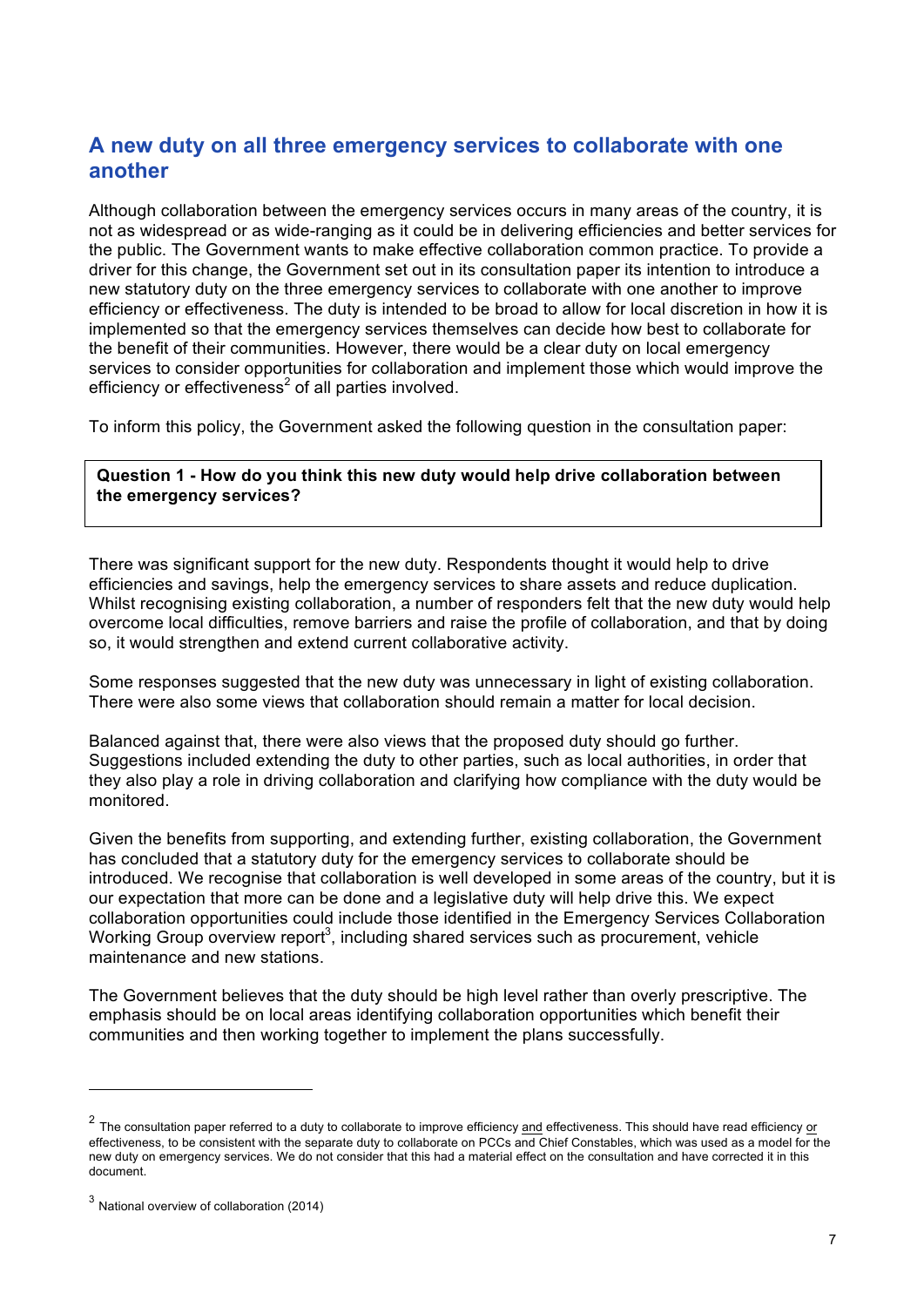While the statutory duty will only apply to the emergency services, where appropriate, the Government would also encourage wider involvement in collaboration by other bodies such as local government, health bodies or the voluntary sector.

#### **The Government intends to legislate to:**

 **Place a statutory duty on all three emergency services to collaborate with one another to improve efficiency or effectiveness for all parties. The duty will not prevent other collaborative activity, albeit that the duty itself will not extend beyond the emergency services. The Government will ensure the duty is broad to allow local discretion over**  how it is best implemented for the benefit of local communities. **parties, such as local authorities and the voluntary sector, from being part of a** 

### **Strengthening accountability and governance**

 PCCs have brought clear local accountability to policing and a strong incentive to reform local services and deliver value for money in the interests of local people. The Government set out in its consultation the opportunity to enable the extension of the sharp focus of directly accountable leadership that PCCs bring. Collaboration and innovation that delivers efficiency and effectiveness across the emergency services requires strong local leadership.

The 2013 review of the fire and rescue service, 'Facing the Future', by Sir Ken Knight<sup>4</sup> concluded that PCCs "could clarify accountability arrangements and ensure more direct visibility to the electorate" and he raised the prospect of PCCs taking on responsibility for the fire and rescue service. The Home Affairs Select Committee also concluded in their 2014 report 'Police and Crime Commissioners: progress to date<sup>35</sup> that PCCs had provided greater clarity of leadership for policing in their area and were increasingly being recognised by the public for the strategic direction they are providing.

 The Government set out in its consultation that it intends to legislate to enable PCCs to take on responsibility for the fire and rescue service(s) in their area, where it is in the interests of economy, efficiency and effectiveness or public safety, and where a local case is made. Having the process driven by local leaders and requiring a local business case and local consultation is in keeping with real say in the way emergency services are delivered in their area. the Government's broader approach to devolving powers and will ensure that communities have a

 In the consultation paper, the Government set out a proposed process for determining whether a PCC should take on responsibility for fire and rescue, and asked the following question:

 **basis to determine whether a Police and Crime Commissioner should take on Question 2 - Do you agree that the process set out above would provide an appropriate responsibility for fire and rescue services?** 

<sup>&</sup>lt;sup>4</sup> Facing the Future by Sir Ken Knight, 2013

<sup>&</sup>lt;sup>5</sup> Police and Crime Commissioners: Progress to date (2014)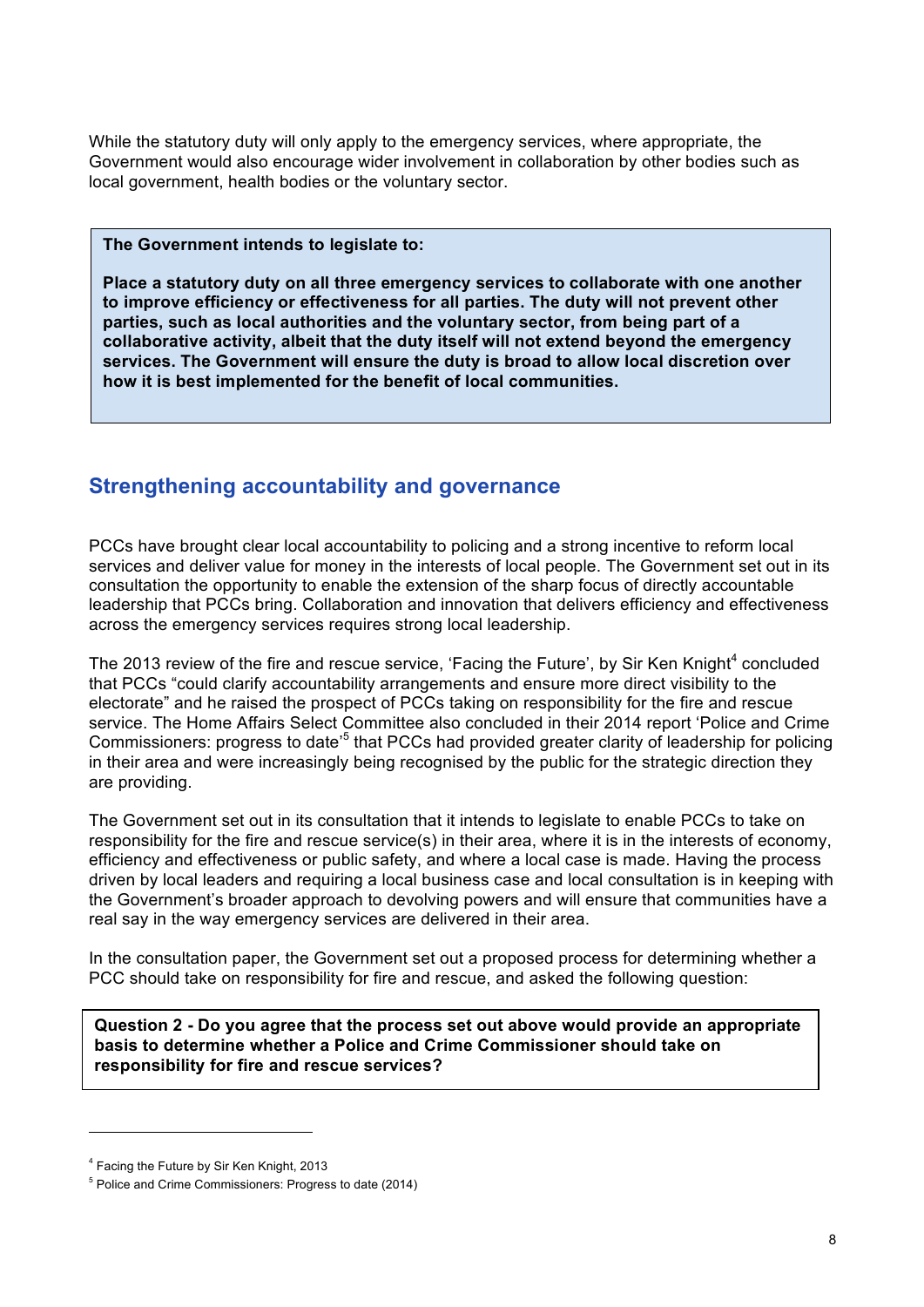The proposal that the process should be enabling, with local areas coming forward with plans, received good support on the basis that it would appropriately reflect varying local circumstances. Alongside that, there was a broad spectrum of views, with some respondents questioning whether PCCs had the necessary knowledge and expertise in fire and rescue matters to take on the extended role.

 Amongst those who supported the process, there was agreement that there should be a duty on authorities to provide a PCC with all necessary information to help prepare a local business case. Some respondents suggested that there should be a requirement for a PCC to consult both the fire and rescue authority and local authorities within the area, in addition to the local community.

 In instances where there was not local agreement amongst all parties to a PCC taking on responsibility for the local fire service, some respondents did not support the proposal that a Secretary of State should take the final decision. There was some concern that the process would enable a PCC to overrule local opposition, and there were questions around whether PCCs would have a mandate to run fire and rescue services in such circumstances.

 Having considered the responses carefully, the Government has concluded that an approach of enabling a local case to be made for the transfer of fire and rescue to a PCC strikes the right balance between the alternative approaches of mandating change or inaction. We will require fire and rescue authorities to inform any business case the PCC develops and require the PCC to consult locally on the merits of that business case. We would expect that consultation to include relevant representative bodies.

 Where a PCC and all the relevant authorities for the area are in agreement that fire and rescue should transfer to the PCC, and following the local consultation, the PCC will request that the Government introduces secondary legislation to give effect to the transfer. Where all parties are not in agreement, the PCC would still be able to submit the business case to the Secretary of State public safety. To inform their view, the Secretary of State would seek an independent assessment and would take account of the local consultation before any decision to proceed. This process of Ministerial decision informed by an independent assessment is in line with the existing process for determining changes to fire and rescue service boundaries, and the Government believes it is appropriate for this process too. Any secondary legislation to transfer fire and rescue responsibilities to a PCC will of course be subject to Parliamentary scrutiny. to consider whether the transfer was in the interests of economy, efficiency and effectiveness or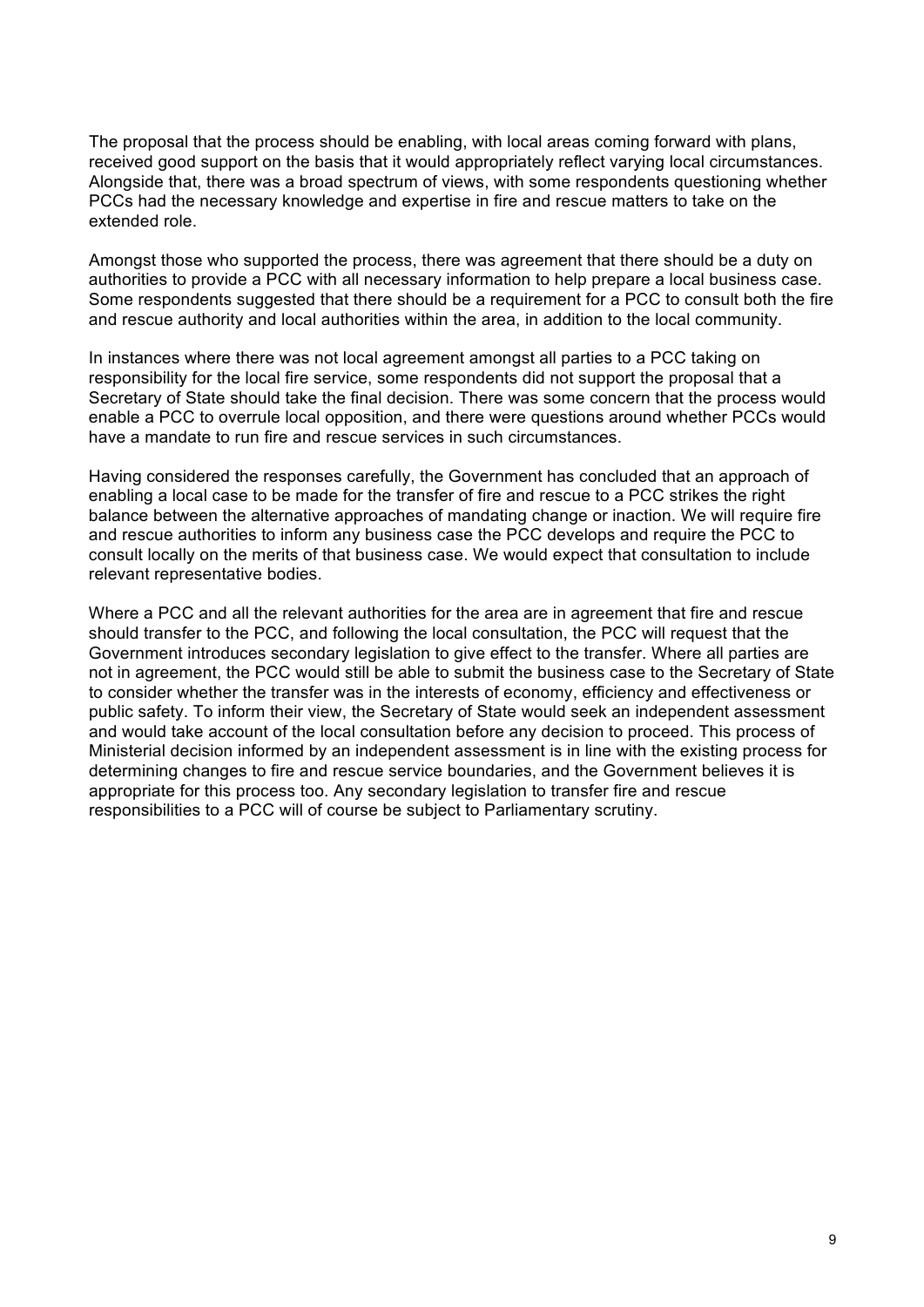**The Government intends to legislate to:** 

 **Enable PCCs to take on the responsibilities of the fire and rescue service(s) in their area, where it is in the interests of economy, efficiency and effectiveness or public safety, and where a local case is made.** 

**Provide a process for determining whether a PCC should assume governance for fire and rescue services as broadly set out in the consultation paper. The process should also include:** 

- • **A requirement that fire and rescue authorities provide PCCs with all necessary information to help prepare the business case.**
- • **Where all parties are not agreed that fire and rescue should transfer to a PCC, it would be for the Secretary of State to consider the local business case and decide whether the governance change would be in the interests of economy, efficiency and effectiveness or public safety. To inform that view, they would take into account the outcome of the local consultation and they would seek an independent assessment of the local business case before any decision to proceed.**
- **subject to Parliamentary scrutiny.**  Implementation in each area would be via secondary legislation which would be

### **Empowering Police and Crime Commissioners to maximise opportunities for efficient, effective services**

 Enabling PCCs to take on governance of fire and rescue services would allow them to make valuable reforms and improve joint working with the police service. However, as set out in the consultation, greater gains could be made through the integration of back office functions such as estates, HR and IT which support the two services. To facilitate this, the Government set out in its consultation its intention to enable PCCs, where a local case is made, to put in place a single employer for local fire and policing (rather than two separate employers under the governance model), with the PCC ultimately accountable to the public for both services. This would remove the barriers that can prevent the full potential of fire and police collaboration, including the need to upper tiers of management. We were clear that the important distinction between operational policing and firefighting would be maintained. There is no intention to give firefighters the power of arrest or other core powers of a constable and the law preventing a full-time police officer from being a firefighter will remain in place. draw up contracts and collaboration agreements to share back office services and streamline

 In the consultation paper, the Government proposed applying the same process for creating a single employer as for transferring governance, and sought views on the benefits whilst retaining separate frontline services. The following questions were asked:

 **Question 3 - Do you agree that the case for putting in place a single employer should be assessed using the same process as for a transfer of governance?** 

 **Question 4 - What benefits do you think could be achieved from empowering Police and Crime Commissioners to create a single employer for police and fire and rescue made to do so? personnel, whilst retaining separate frontline services, where a local case has been**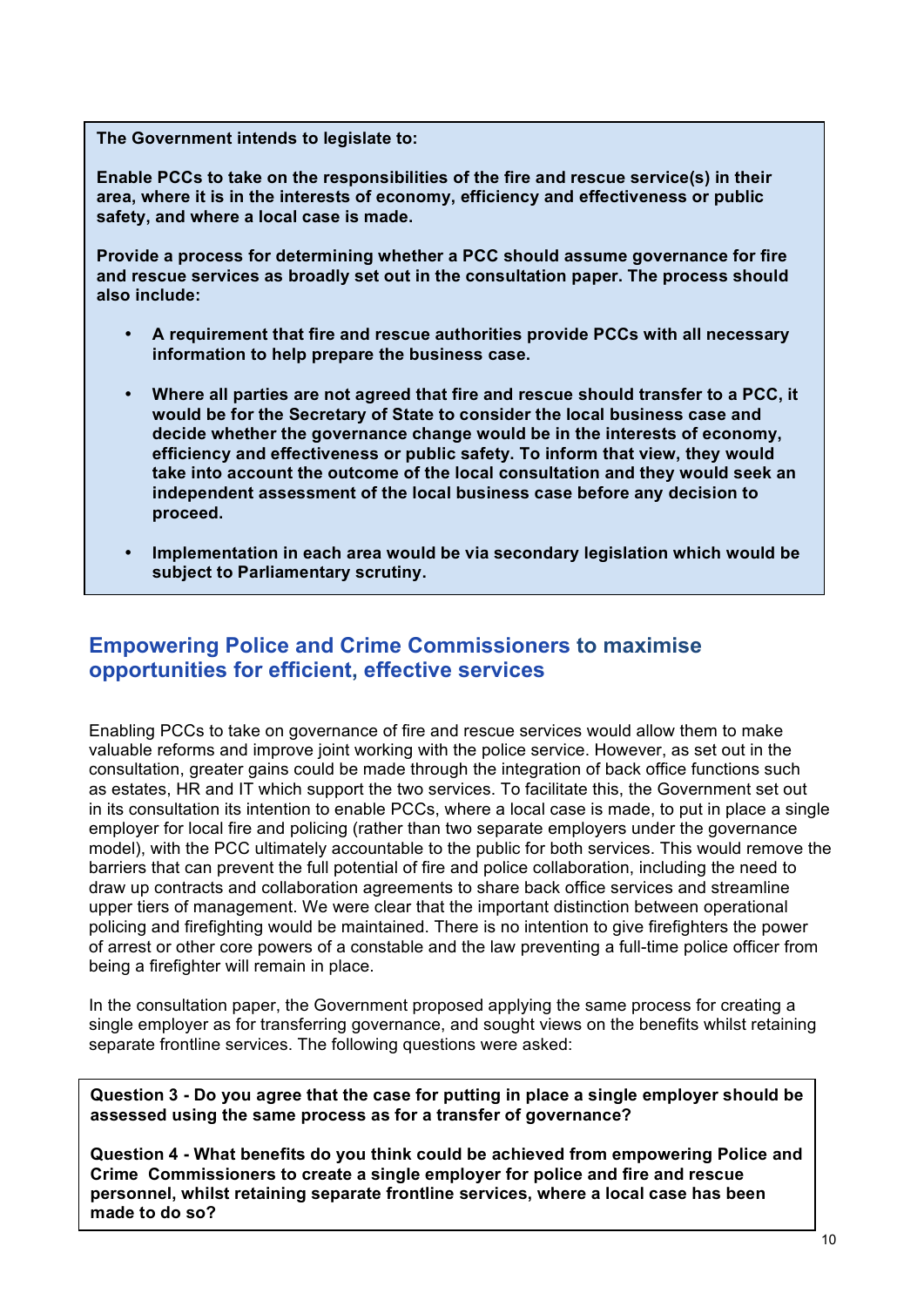There was a broad range of views in answer to these questions, although generally they were supportive. Where responses were supportive of the principle of enabling a single employer to be decision as for a PCC taking on governance. Many responses agreed with the emphasis resting with proposals being developed locally. Some concerns were raised around the implications for the public perception of the fire service, and it was also noted that the single employer model would not necessarily guarantee that efficiencies would be secured. established they were predominantly also supportive of the same process being used to make the

not necessarily guarantee that efficiencies would be secured.<br>The benefits identified by respondents included savings from more co-location, shared back office services and joint procurement, cross-service training programmes, streamlined management structures and simplified leadership arrangements. Some also noted that there would be a variation in benefits depending upon local circumstances.

 Another comment was about the need to ensure sufficient capacity for Gold, Silver and Bronze commands if senior management numbers were reduced. Some responses highlighted the challenges of bringing two workforces closer together – for example, complex industrial relations and the alignment of terms and conditions of personnel. One possible example of this may be, as set out in further detail later on in this document under the "complaints" heading, the implications of complaints and conduct procedures for personnel from both services under the single employer model. The principles of the Cabinet Office Code of Practice will be applied to personnel transfers the Government's decision, having considered consultation responses, to bring together taking these considerations into account.

 The Government has concluded that the proposed process for transferring governance of fire and rescue to a PCC is appropriate to enable a single employer for police and fire to be established. Ultimately local considerations will determine whether a PCC seeks to take this extra step, either at the same time or subsequently to seeking a transfer of governance.

 Some respondents also reasonably made the connection with a parallel consultation on proposals service and to put in place a single employer. Under the single employer model a chief officer would employ both police and fire and rescue personnel. to reform the Powers of Police Staff and Volunteers<sup>6</sup>. Those proposals are relevant to the proposals discussed here to enable PCCs to take on responsibility for their local fire and rescue

would employ both police and fire and rescue personnel.<br>The Government has considered the interrelationship between the issues discussed in both the chief officer (under a single employer model) would be able to decide locally whether to designate certain police powers to their fire personnel as well as to their police personnel. Crucially, this would not include any of the core powers that only police officers can hold. As set out in the consultation paper, the current law that prevents a full-time police officer power of arrest. Currently, under the Community Safety Accreditation Scheme (CSAS), fire personnel can already be accredited with powers by a chief constable, including powers to issue penalty notices. This proposal would just be the extension of this and would allow chief officers to fully utilise all their personnel. The important distinction between frontline services and the powers of a police officer and a firefighter would be maintained. consultations. In line with the police powers proposals, the Government intends to legislate so that from being a firefighter will remain in place. Similarly, there is no intention to give firefighters the of a police officer and a firefighter would be maintained. 6 Reforming the Powers of Police Staff and Volunteers, 2015

 $6$  Reforming the Powers of Police Staff and Volunteers, 2015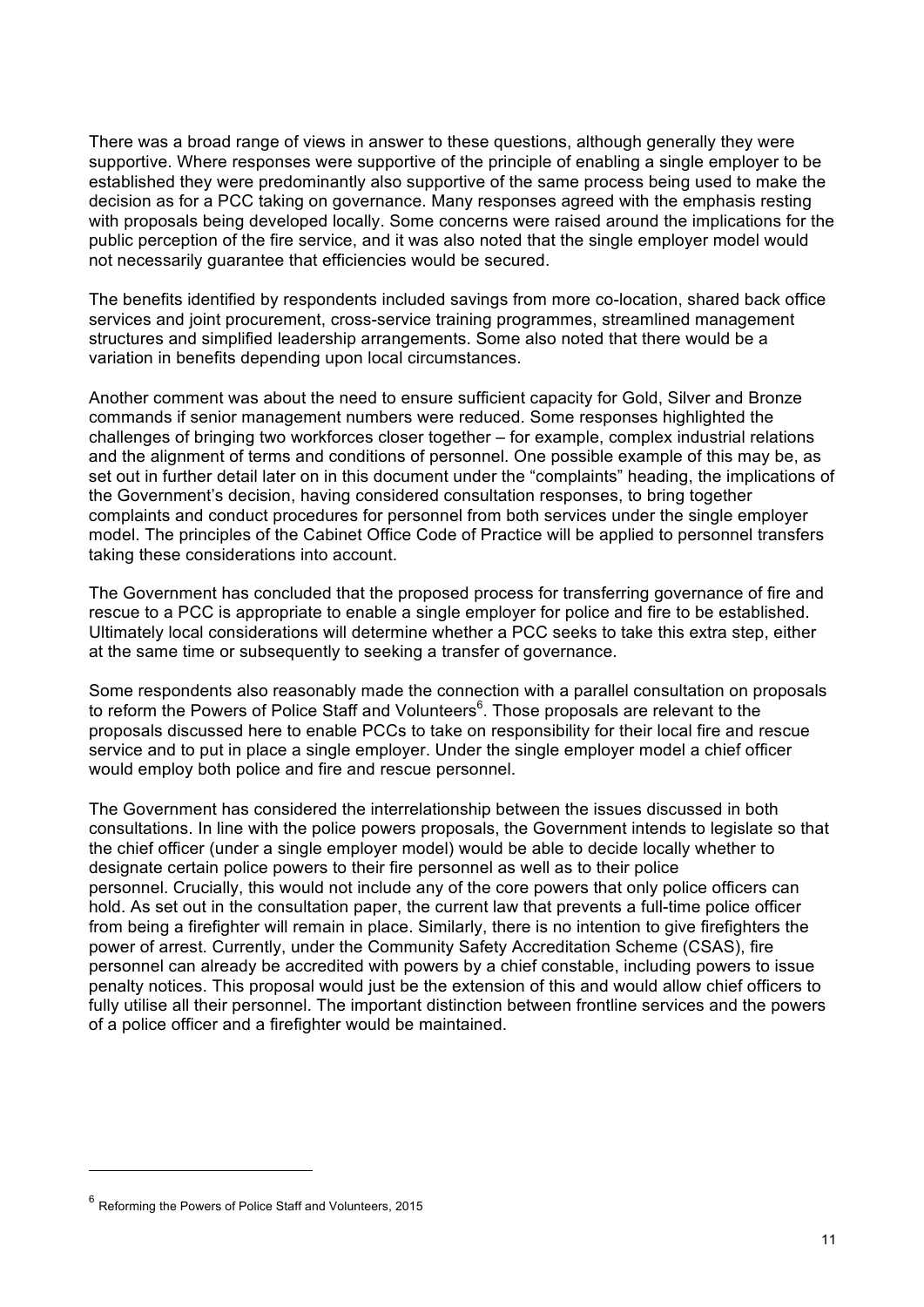**The Government intends to legislate to:** 

 **Enable a PCC to put in place a single employer for local fire and policing (rather than two separate employers under the governance model) under his or her governance.** 

 **Provide that the case for putting in place a single employer is assessed using the same process as for a transfer of governance.** 

 **Enable any changes to the designation of powers to police personnel and volunteers to be applied locally to fire personnel, under the single employer model.** 

## **Chief Officer Role**

 The Government set out in its consultation paper that the single employer model would be based on a chief officer, who would employ all fire and police personnel.

 The chief officer would need to hold the rank of chief constable as this is required in legislation for police forces. This would not be an additional post, rather that the post of chief constable would become known as the "chief officer" to reflect its wider role. The Government consulted on the basis that it would be appropriate for the chief officer position to be open to applications from both senior police officers and fire officers, since they would both have relevant experience. To enable this, the Government intends to remove the requirement for senior fire officers applying for chief constable roles in the single employer model to previously have been a constable, and simultaneously ensure senior fire officers have access to the necessary training that would qualify them to apply for chief officer posts.

To inform the development of this proposal, the consultation paper asked

 **held the office of constable should be removed for senior fire officers? Question 5 - Do you agree that the requirement for a chief officer to have previously** 

 There were a range of views in response to this question. Some agreed that it was appropriate to broaden the field of those who could apply for the chief officer post so that applications could be from either the fire and rescue service or the police. They pointed to the need to have the best candidates and that the largely strategic management role did not require direct policing experience. Where respondents were less convinced of the approach they raised points around the need for operational skills and experience in either service.

 The Government has decided to proceed on the basis of changing the law to enable applications from either the police or fire and rescue service for the chief officer role in the single employer model. This will allow career pathways for both police and fire that extend right the way through the organisation. The Government recognises the importance of relevant skills and experience for any applicant to the post. That is why applicants from either service will need to meet the standards set by the College of Policing. For example, applicants would need to have satisfactorily completed the Senior Police National Assessment Centre and the Strategic Command Course, which currently Ultimately, it will fall to the PCC to make the appointment of who holds the post of chief officer based on their judgement of the best candidate for the job. prepares police officers and personnel for promotion to the most senior ranks in the service.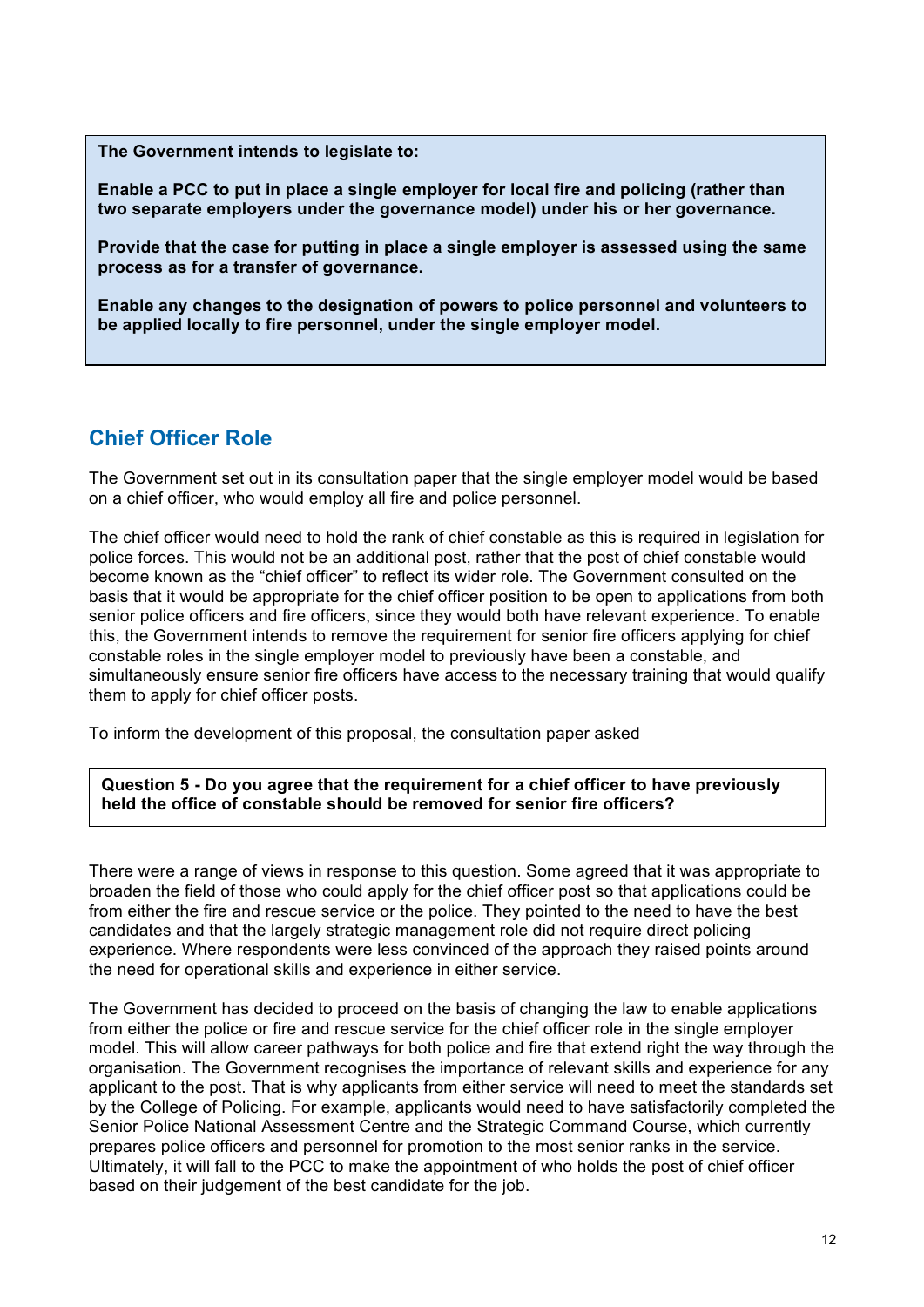**The Government intends to:** 

 **Enable the post of chief officer to be open to applications from senior fire officers with relevant experience and who meet standards set by the College of Policing.** 

 **Remove the requirement in legislation for senior fire officers applying for chief constable posts to have previously been a constable.** 

 **Work closely with the College of Policing, National Police Chiefs' Council and the fire sector to develop career pathways between policing and fire, and ensure senior fire officers have access to relevant policing qualifications.** 

## **Improving performance**

 Where a PCC takes on responsibility for their local fire and rescue service, the PCC will need informed and independent information on the operational performance of the fire and rescue service. The consultation paper included the following question to seek views on how the performance of fire and rescue services should be reviewed and supported under PCCs:

 **of the fire service should best be met? Question 6 - How do you think the requirement for a Police and Crime Commissioner to have access to an informed, independent assessment of the operational performance** 

 The responses to this question were mixed but two main themes emerged. First, the widespread view of respondents was in support of either expanding the role of HM Inspectorate of assessments of efficiency and effectiveness of fire and rescue services. In support of HMIC, it was felt this would provide a common methodology and approach to inspection across both services. Second, some respondents suggested that the existing peer review system was sufficient, whilst others felt that improvements could be made to it, such as by making it compulsory and by enabling better comparisons to be made on the performance of different fire authorities. Constabulary (HMIC) or setting up a separate inspectorate for fire and rescue, to provide objective

 Having considered the consultation responses, the Government is clear that there must be assessments of local fire and rescue service performance, where they have taken on responsibility for it. However, the consultation received a range of views on how this might best be achieved. The Government will consider the options further before deciding how to proceed. appropriate arrangements in place to ensure PCCs have access to reliable independent

## **Scrutiny**

 mechanisms, based on the powers and functions of dedicated Police and Crime Panels, external audit, and transparency requirements. The Government believes that where a PCC takes on responsibility for fire and rescue, the remit of the relevant Police and Crime Panel should be expanded to include scrutiny of the PCC's fire responsibilities. This approach would support the In respect of their police and crime responsibilities, PCCs have well-established scrutiny public in holding the PCC to account for all elements of their role.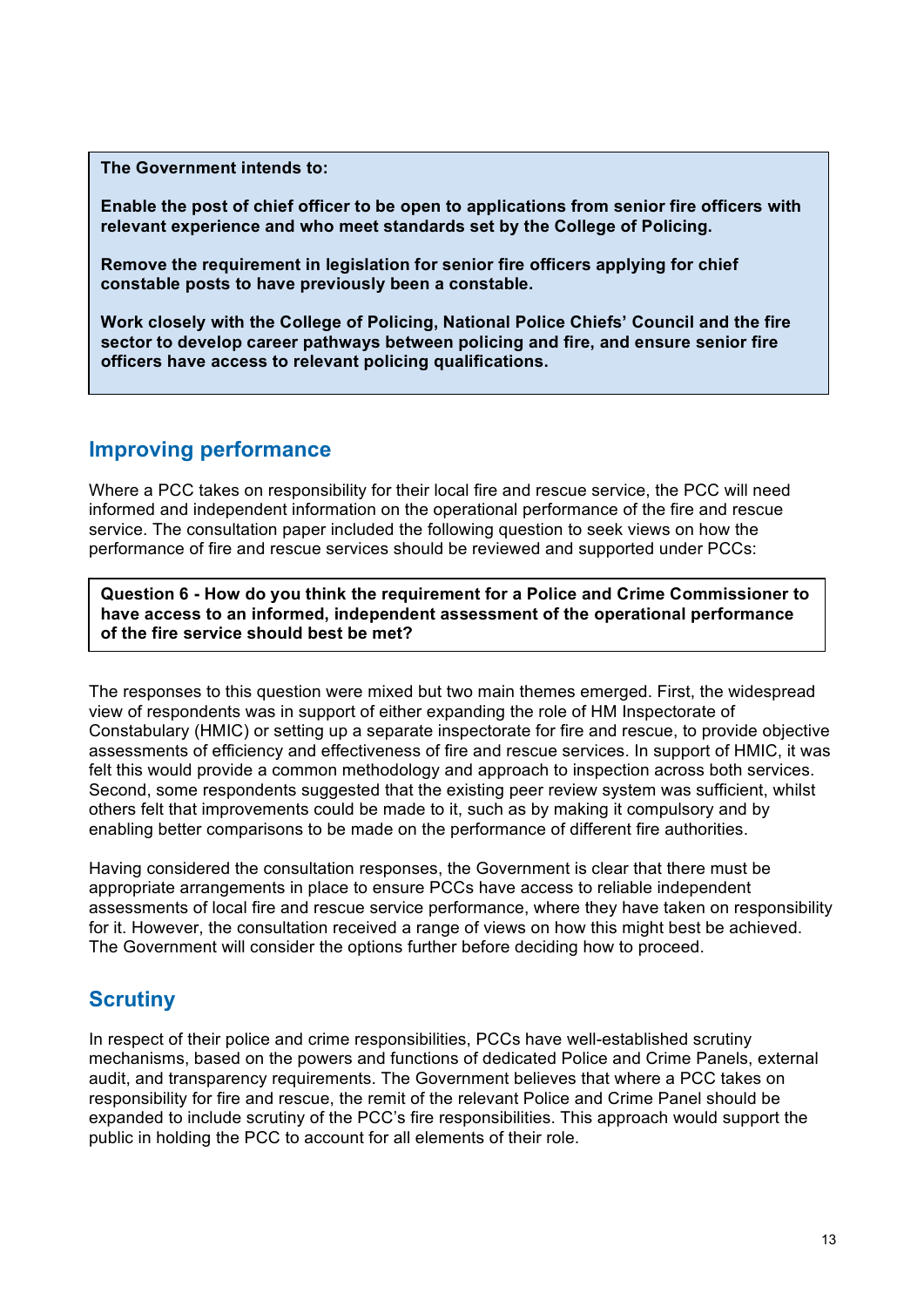The consultation paper, therefore, posed the following questions:

 **responsibility for a fire and rescue service, the Police and Crime Panel should have its Question 7 - Do you agree that where a Police and Crime Commissioner takes remit extended to scrutinise decision making in relation to fire services?** 

 **Question 8 - Do you think that where a Police and Crime Commissioner takes responsibility for a fire and rescue service, the Police and Crime Panel should have its membership refreshed to include experts in fire and rescue matters?** 

 Responses were supportive of extending the remit of Police and Crime Panels. Respondents pointed to the need for equal scrutiny and transparency across both services, and the importance of ensuring individuals have sufficient expertise. Some respondents commented that this would support the findings of the Knight review that fire and rescue services should develop a consistent approach to scrutiny. Other responses suggested having an alternative panel dedicated to fire and rescue.

 Some responses to question 8 agreed that the Police and Crime Panel should have its membership refreshed to include fire expertise. Those opposed to this approach did so in the belief that the existing Police and Crime Panel model does not require local representatives to have any expertise in policing. However, under the law currently, when forming a Police and Crime Panel local authorities must meet certain "balanced appointment objectives". These are set down in the Police Reform and Social Responsibility Act 2011. Paragraph 31(5)(c) of that Act makes clear that a Panel must, when taken together, have the "skills, knowledge and experience necessary for the Police and Crime Panel to discharge its functions effectively". This clause ensures that each Panel has appropriate expertise in the field of policing.

 The Government has concluded that the remit of the Police and Crime Panel should be extended to include fire and rescue where the responsibilities of the PCC are expanded. The Government will retain the "balanced appointment objectives". Local authorities will be bound to review and reconstitute the membership of panels, as may be appropriate. This will ensure that Panels have as crime and policing. the right skills, knowledge and experience to scrutinise matters relating to fire and rescue as well

#### **The Government intends to legislate to:**

 **Extend the remit of Police and Crime Panels so that a PCC's fire responsibilities are scrutinised by the Panel alongside a PCC's police responsibilities, where the PCC's role is extended.** 

### **Complaints**

 Where a PCC takes on responsibility for fire and rescue services, it will be necessary to look at how complaints against fire officers and personnel should be handled. At present, the majority of complaints and conduct matters against fire officers and personnel are currently handled internally by the fire and rescue services themselves. The public has recourse to the Local Government Ombudsman in certain cases of maladministration. The Health and Safety Executive may also investigate in certain situations.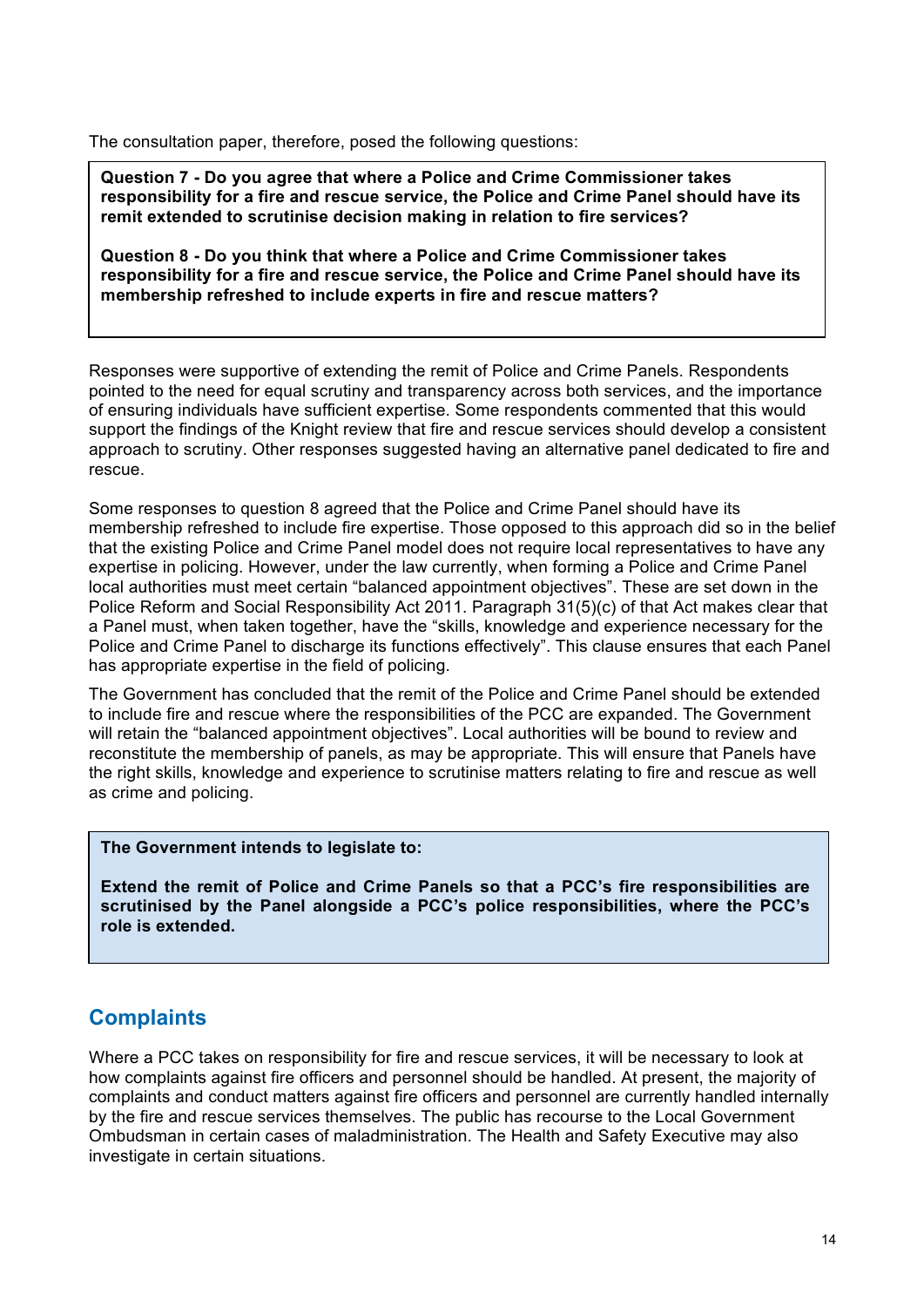Where a PCC takes over governance of fire and rescue, but continues to employ fire service personnel separately from police, the Government believes that the complaints system should also remain separate.

 Where a PCC puts in place a single employer for fire and rescue and police services, the Government sought views on whether complaints and conduct matters concerning fire and rescue personnel should be treated in a similar way as complaints and conduct matters concerning the police.

 **single employer for fire and rescue and police services personnel, complaints and conduct matters concerning fire should be treated in the same way as complaints and conduct matters concerning the police? Question 9 - Do you think that where a Police and Crime Commissioner puts in place a** 

 Many respondents noted the wider reforms to the police complaints system that are already underway. There were a range of views in response to the question. Some respondents saw benefit in having a single, consistent complaints system across both services. Other respondents questioned whether the police complaints system was appropriate for fire and rescue services, who do not have the same extensive powers as the police.

 The Government has concluded that where a PCC establishes a single employer for both police and fire, it is appropriate for complaints, conduct and deaths and serious injury matters to be treated on a consistent basis under the Police Reform Act 2002. Where a matter relating to the fire service meets the mandatory referral criteria, it will be referred to the Independent Police Complaints Commission. Otherwise it will be handled locally under the reformed police complaints and discipline systems. Under a single employer model, personnel may be performing dual functions. It would be confusing for personnel and for the public to be subject to different complaints systems depending on the nature of the incident.

**The Government intends to:** 

 **Ensure that where a single employer model is put in place, complaints, conduct and be handled in the same way. For other governance models, the system for complaints and conduct matters for fire and rescue personnel will remain separate and unchanged. death and serious injury matters for fire and rescue personnel and police personnel will**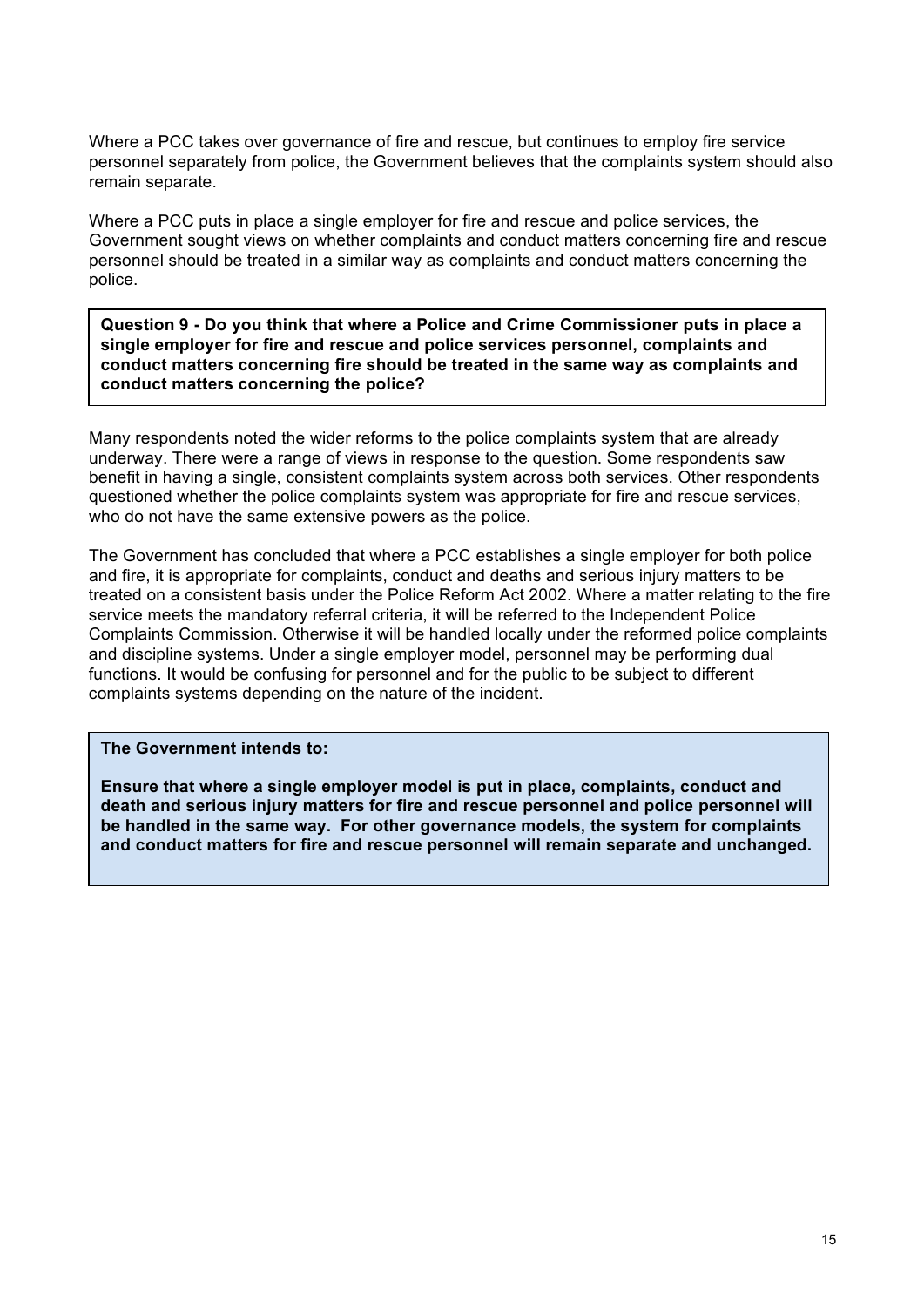### **Enhancing collaboration between police and fire and rescue**

 Government consulted on the basis that it will still be beneficial to ensure that PCCs and fire and rescue authorities have meaningful opportunities to drive effective collaboration between fire and police services. To enable this, the Government consultation set out that, where a PCC has not become responsible for the fire and rescue service(s) in their local area, they should nevertheless have the opportunity to be represented on the fire and rescue authority or its committees with In areas where fire and rescue services remain the responsibility of a fire and rescue authority, the voting rights.

 The consultation paper noted that this would be feasible for 'standalone' fire and rescue authorities but would be more complex in areas where a county council has responsibility for a fire and rescue service, and might not have a dedicated sub-committee for fire. In such cases, any voting rights extended to PCCs would need to be restricted only to matters affecting the fire and rescue service. It would also be important to consider how adding PCCs to the membership of fire and rescue authorities might affect the political balance of those bodies.

The consultation included the following question:

 **Question 10 - Do you agree that Police and Crime Commissioners should be represented on fire and rescue authorities in areas where wider governance changes do not take place?** 

 Respondents felt the benefits of this approach included the ability for PCCs to identify areas for potential collaboration, particularly around community safety and public engagement, to develop a greater understanding of current issues and to broaden accountability. Some respondents expressed misgivings around the electoral mandate of PCCs in respect of fire matters. There were also concerns around how the political balance of fire and rescue authorities could be maintained where the PCC is able to vote.

 The Government recognises these concerns and, to address them, will require PCCs to state clearly their reasons for wishing to join the FRA, and the FRA itself will decide whether to agree to their request. Furthermore, FRAs will have the ability to change their membership in order maintain political balance where a PCC is appointed.

 The Government has concluded that, consistent with the overall approach of enabling closer collaboration between the emergency services, there would be real value in PCCs having representation on local fire and rescue authorities where there are no wider governance changes. local barriers to collaboration and drive greater joint working between fire and police services. This would give PCCs and fire and rescue authorities an ongoing opportunity to overcome any

#### **The Government intends to legislate to:**

 **committees, with voting rights, in areas where fire and rescue services remain the their reasons for seeking membership and FRAs agreeing to their request Enable a PCC to have representation on their local fire and rescue authority or its responsibility of fire and rescue authorities. This will be subject to PCCs making clear**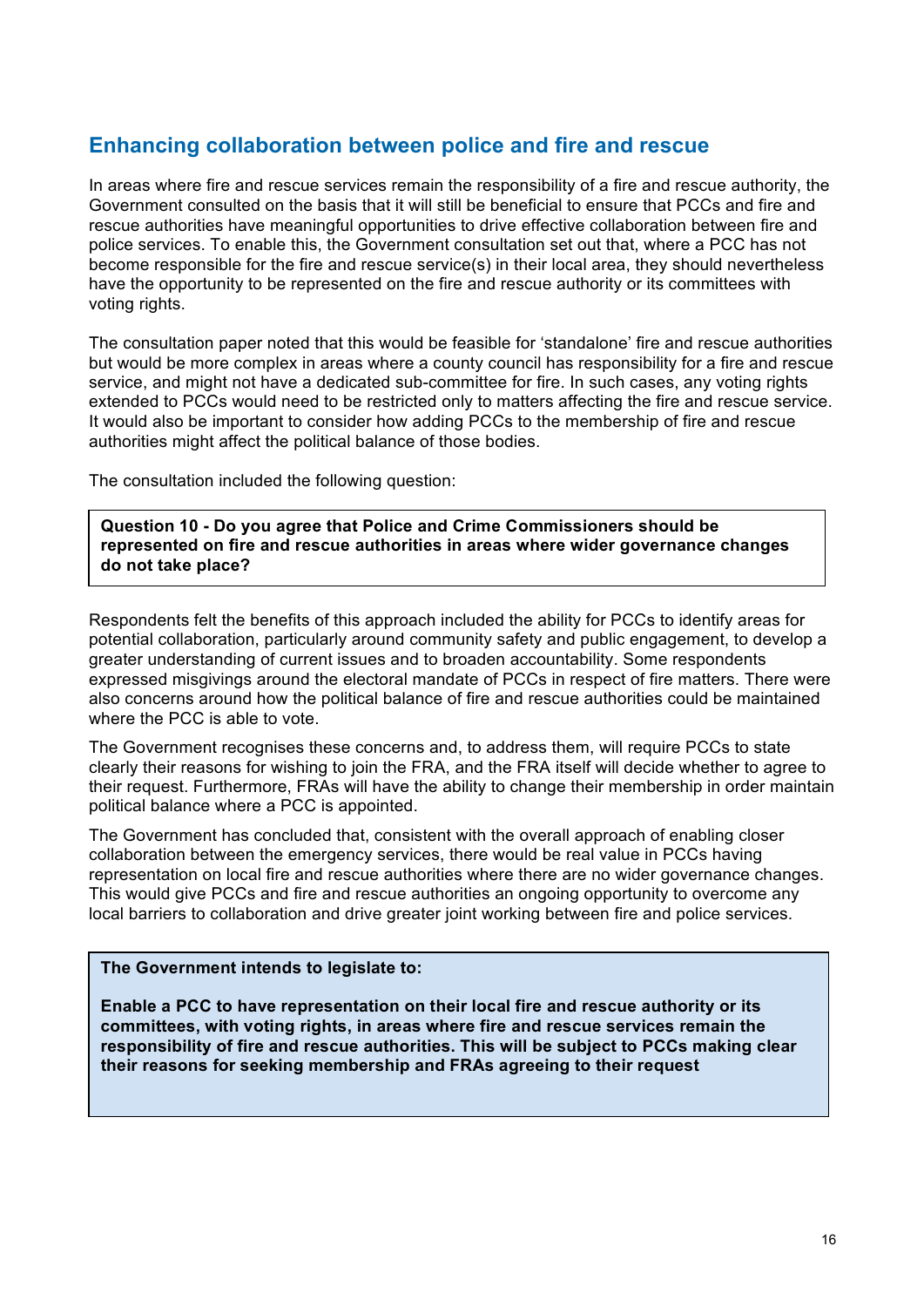## **London Fire and Emergency Planning Authority**

 The consultation paper set out how abolishing the London Fire and Emergency Planning Authority (LFEPA) would strengthen democratic accountability by removing the current confusion whereby LFEPA in respect of decisions relating to fire. The consultation paper explained that there are currently too many instances of the Mayor having to use his powers to direct LFEPA on the exercise of its functions. the Mayor is accountable for setting the annual budget for fire but is in a minority position on

 The consultation paper sought views on abolishing LFEPA, enabling the Mayor of London to take direct responsibility for fire and rescue, and how fire and rescue responsibilities could be incorporated into the mayoral structure.

 **Question 11 - Do you agree that the London Fire and Emergency Planning Authority should be abolished and direct responsibility for fire and rescue transferred to the Mayor of London?**

 **Question 12 - In the event that the London Fire and Emergency Planning Authority is abolished, how should responsibility for fire and rescue be incorporated into the mayoral structure?**

 The Mayor of London, the London Councils, the Labour Group at the London Assembly and LFEPA itself all supported the abolition of LFEPA and the transfer of fire and rescue responsibilities to the Mayor. They also all agreed that fire functions should be incorporated within existing Greater London Authority (GLA) structures. This would include creating a deputy mayor for fire.

 The Mayor of London made specific proposals for the creation of the "London Fire Commissioner" as a legal body in its own right and tasked with running the London Fire Brigade on a day to day basis; with the Mayor responsible for setting budgets and strategic direction.

 Furthermore, the Mayor proposed that the London Assembly should provide scrutiny and oversight of the work of the Mayor, Deputy Mayor and London Fire Brigade though a new, and statutory, Fire and Emergency Planning Committee.

 The Government agrees with the Mayor's proposals and will legislate accordingly. In addition, the Mayor's office has confirmed that they intend for the LFB to continue to deliver the Mayor's responsibilities for resilience on the Mayor's behalf, and the London Local Resilience Forum agrees that the role of the LFB in managing the work of the London Resilience Team on behalf of the forum should continue. London Councils and London's local authorities have confirmed that the continue. Government will continue to discuss with London Local Resilience Forum members the opportunities to strengthen coordination of London's resilience activities. pan-London emergency planning function delivered by the LFB's emergency planning team should

#### **The Government intends to legislate to:**

**Abolish LFEPA and incorporate fire responsibilities within existing Greater London Authority structures. This would include creating a deputy mayor for fire, creating a statutory "London Fire Commissioner" and a new Committee of the London Assembly which will provide scrutiny and oversight.**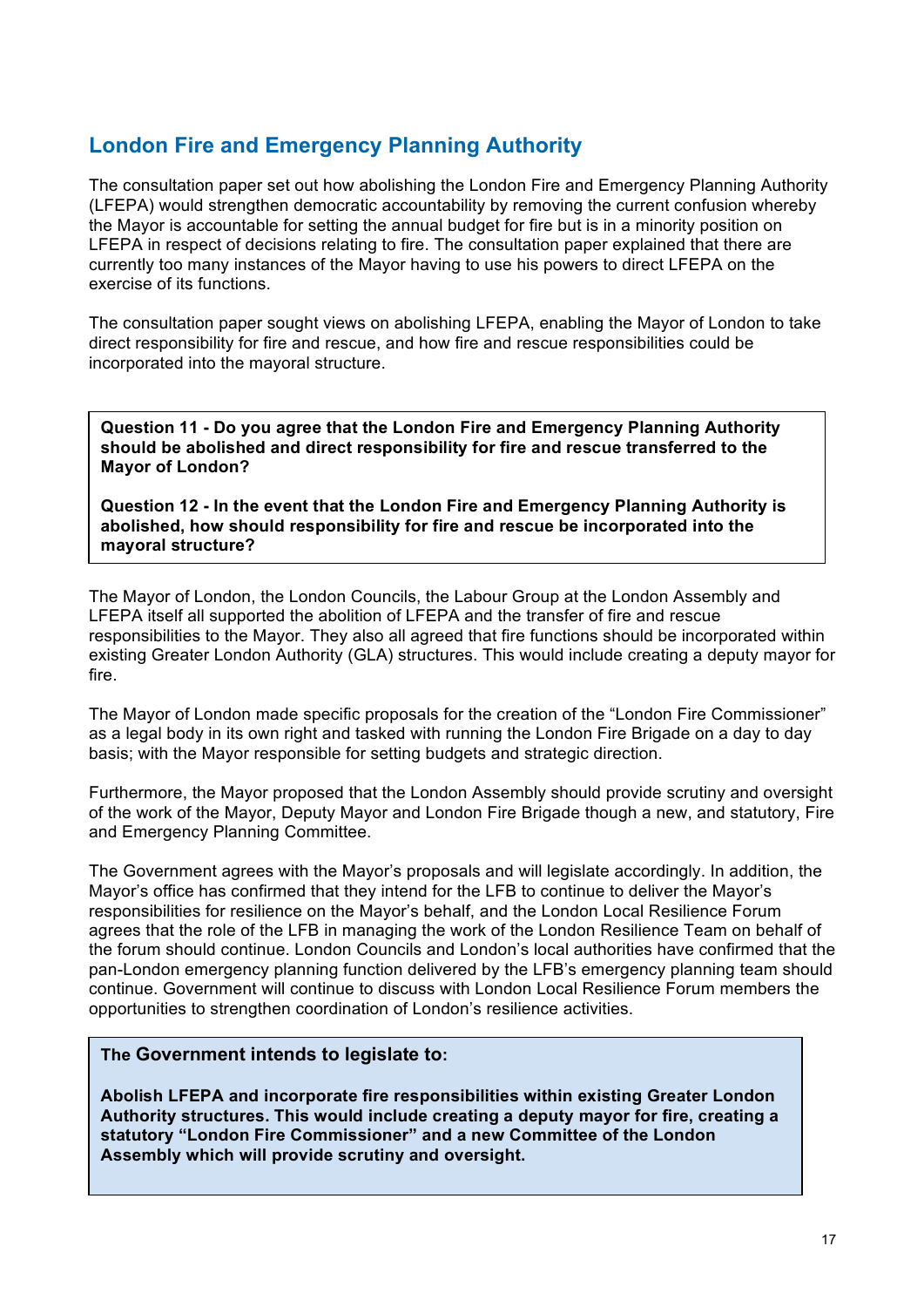### **Local resilience/Civil contingencies**

 Police forces and fire and rescue services have duties under the Civil Contingencies Act 2004, both as individual emergency responders and as members of local resilience forums. The consultation paper sought views on the implications for local resilience where a PCC is responsible for both police and fire.

 **(preparedness, response and recovery) in areas where the Police and Crime Commissioner will have responsibility for police and fire?** 

 **Question 14 - To what extent do you think there are implications for resilience responsibilities in areas where an elected metro mayor is also the Police and Crime Commissioner and responsible for the fire and rescue service?** 

 $\mathcal{L}_{\mathcal{G}}$  plus and  $\mathcal{G}_{\mathcal{G}}$  plus and  $\mathcal{G}_{\mathcal{G}}$  plus and  $\mathcal{G}_{\mathcal{G}}$  plus and  $\mathcal{G}_{\mathcal{G}}$ themes emerged. Many respondents highlighted the existing duty to collaborate under the Civil Contingencies Act and that established and effective collaborative arrangements for resilience are facilitated at the local level through local resilience forums. Some respondents asked for clarity about the transfer of fire and rescue authority duties, including those under the Civil Contingencies Act and regulations on the Control of Major Accident Hazards (COMAH)<sup>7</sup>, to a PCC or elected mayor.

mayor.<br>Respondents to question 13 felt that if a PCC was responsible for police and fire the positive outcomes for resilience would include greater collaboration, increased strategic oversight and reduced duplication. Some respondents raised concerns about clarity of command responsibilities under a single leadership model and the potential for a PCC to politically influence the local resilience forums.

 Respondents to question 14 considered the benefits of greater collaboration to be achieved where a metro mayor has responsibility for both services. The case for positive impacts included However, some respondents were concerned about political influence on the local resilience forums and conflict of interest given a Mayor's wider remit and responsibilities. improved operational effectiveness, simplified decision making and greater accountability.

<sup>7</sup> http://www.hse.gov.uk/comah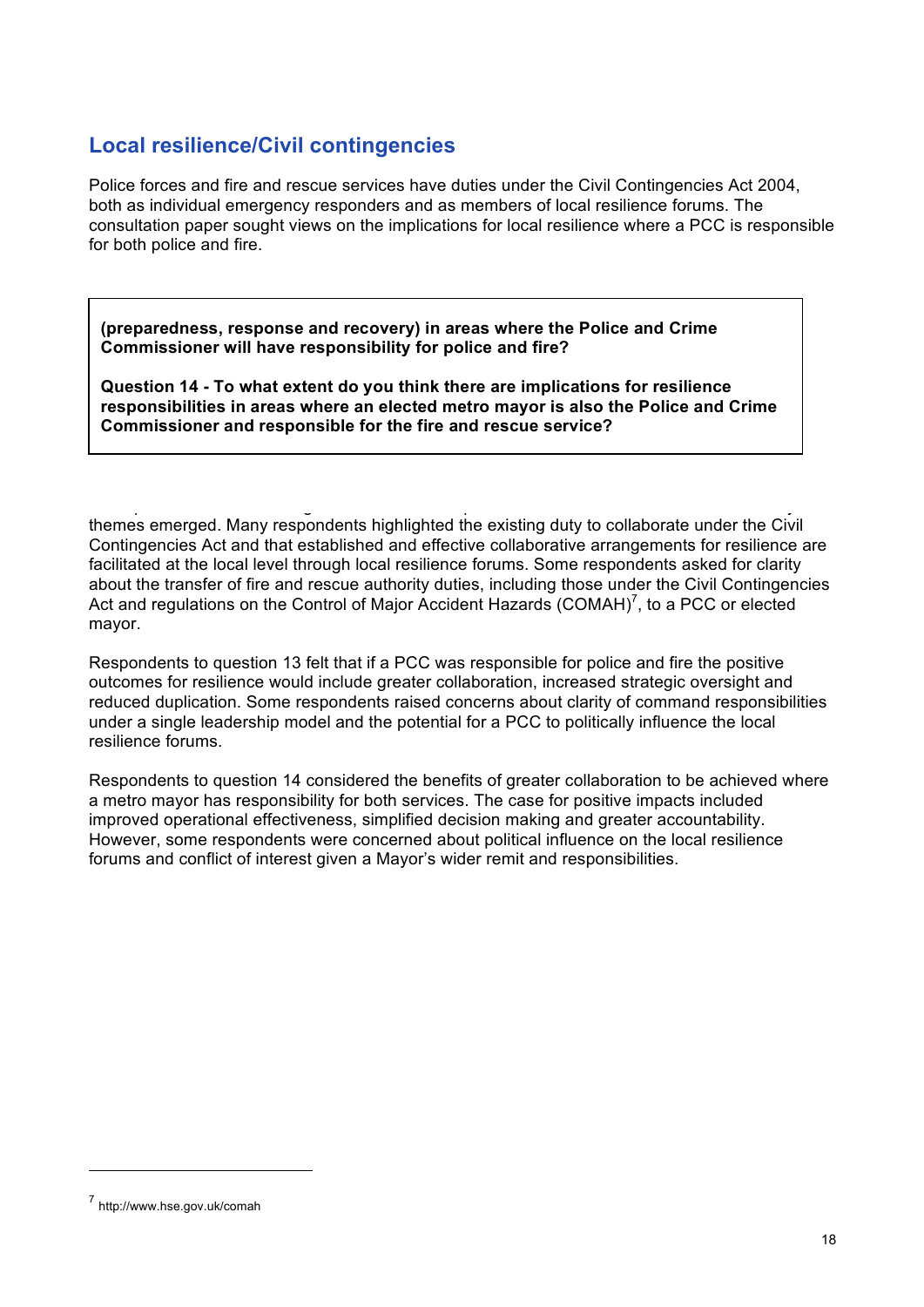The Government welcomes the responses about the implications for local resilience. It notes the practice to further improve local preparedness and response. Where a PCC or elected mayor takes on responsibility for fire, all fire and rescue authority duties, including those under the Civil Contingencies Act and COMAH (Control of Major Accident Hazards) regulations, would transfer to comments about how the changes could enhance collaboration and the need to build on existing the PCC or elected mayor.

 The Government encourages local resilience forums to consider how local changes in police and can enhance local resilience arrangements. The early progress made in areas like Greater Manchester where, after the elections scheduled for 2017, the elected mayor will hold the functions of PCC and be responsible for fire and rescue, will provide opportunities to share emerging fire governance, where PCCs or metro mayors take on responsibility for fire and rescue functions, lessons.

### **Other views or comments**

 **Question 15 - Are there are any other views or comments that you would like to add in relation to emergency services collaboration that were not covered by the other questions in this consultation?** 

 A range of views were expressed in response to this question. By far the most commonly stated view was the need for ambulance services to engage more with the police and fire and rescue services. In response to this, the Government is of the view that the duty to collaborate will drive greater collaboration between all emergency services, including the ambulance service. The consultation also proposed that NHS foundation trusts should consider how best to engage with PCCs. In addition, the ambulance service is a key component of the working group on emergency services collaboration and through this group the sector will be able to develop further proposals.

The consultation also asked the following question on equalities:

#### **Question 16 - Do you think these proposals would have any effect on equalities issues?**

 Positive impacts identified in responses to this question included enabling harmonisation of equality plans, policies and processes. Other responses suggested that the proposals could mean reduced community engagement between fire and rescue services and vulnerable people, and the risk of disproportionate impact on women and minority groups from any consolidation in roles of police and fire personnel that may be pursued locally.

 The Government's position is that the proposals consulted upon are enabling, meaning that the details will be developed at a local level. PCCs and fire and rescue authorities are also subject to the Equality Act 2010 and the obligations under that Act will apply to them in relation to specific proposals being developed for their local area.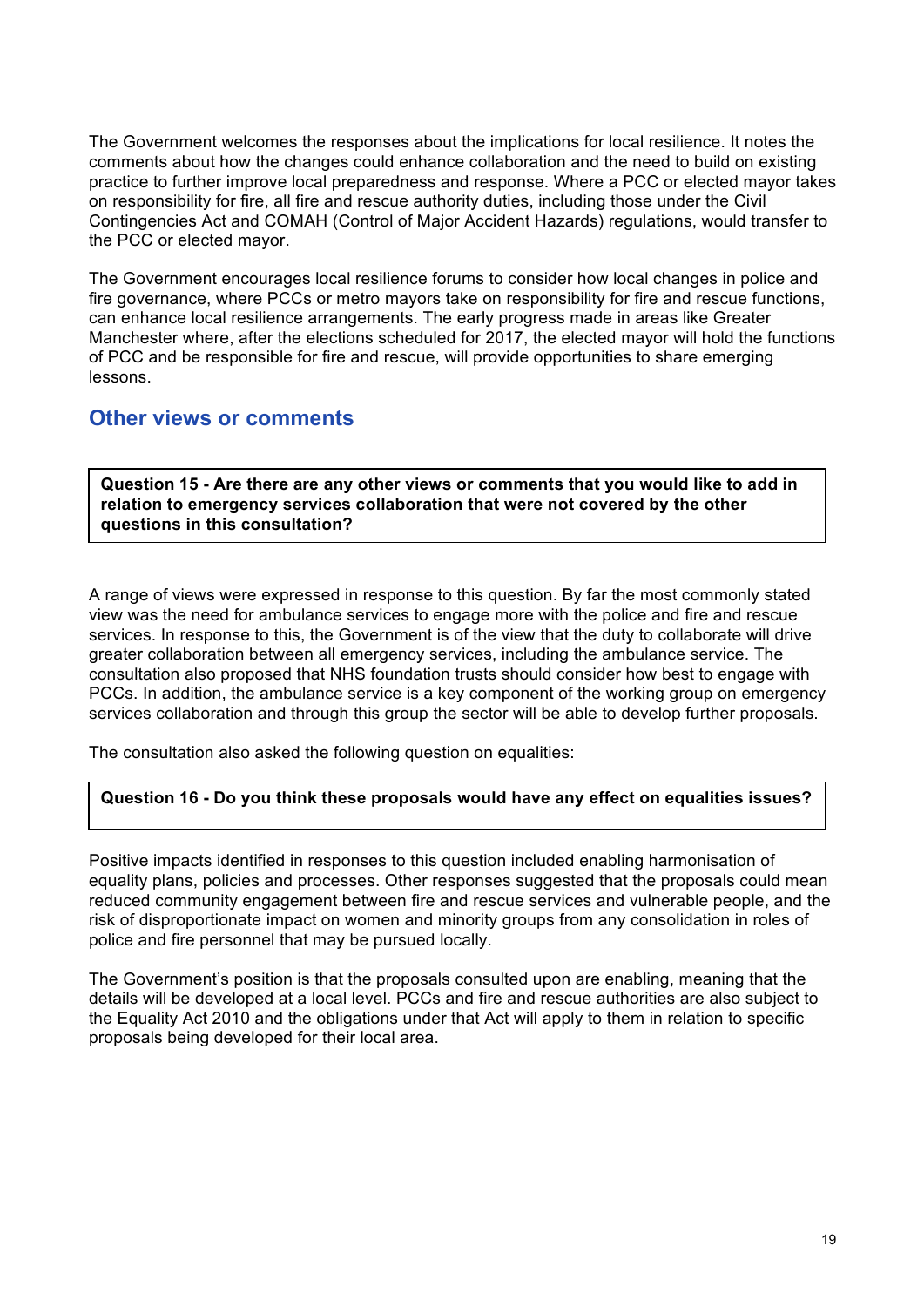The Equality Act 2010 introduced an Equality Duty on public bodies and others carrying out public functions. The duty requires public bodies to have due regard to the need to:

- prohibited by the Equality Act 2010; • eliminate unlawful discrimination, harassment and victimisation and other conduct
- • advance equality of opportunity between persons who share a relevant protected characteristic and persons who do not share it; and
- foster good relations between persons who share a relevant protected characteristic and persons who do not share it.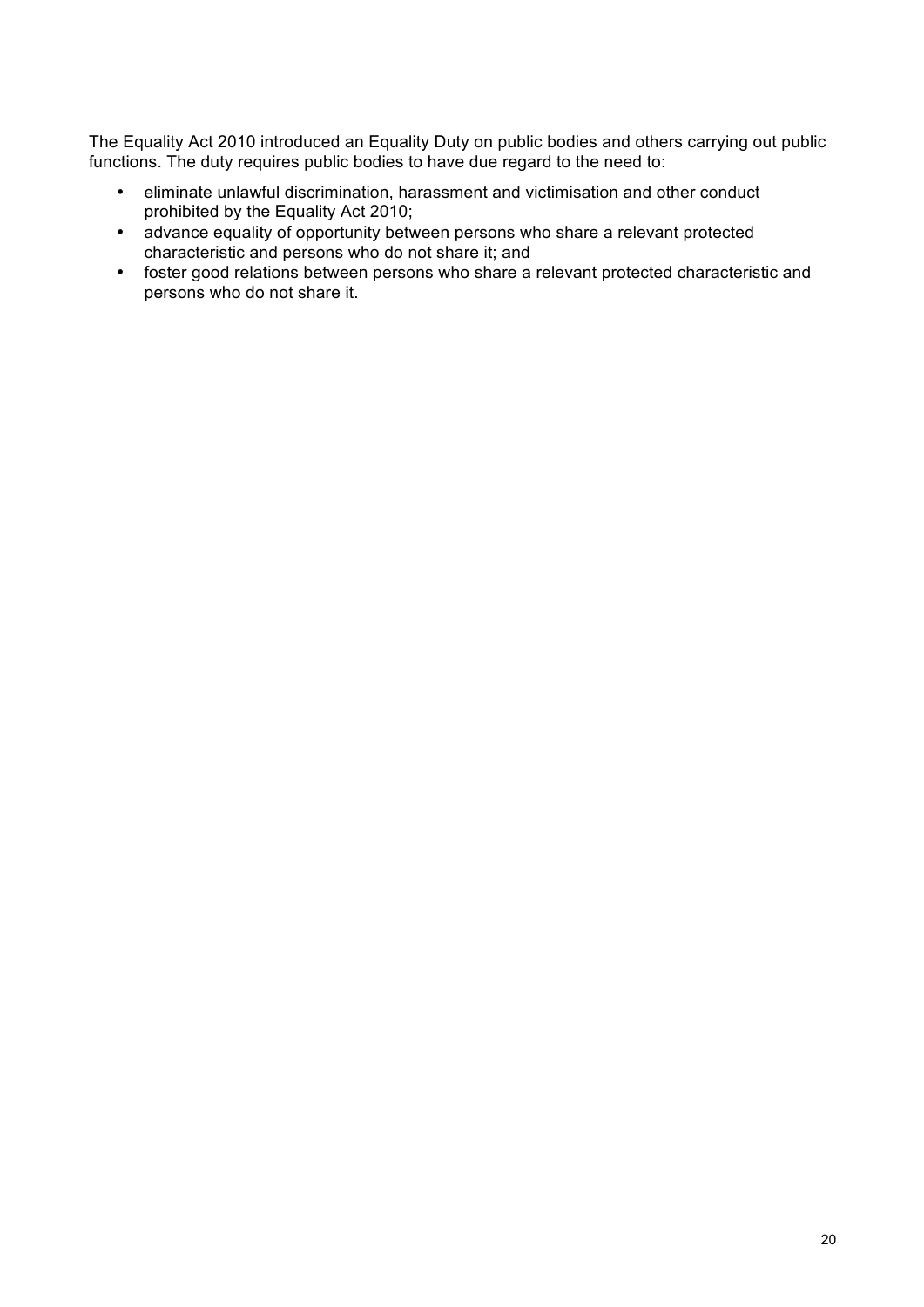# **Statistical Summary of Responses**

A total of 318 full or partial responses were received and analysed. The largest group responding to the consultation were representatives from the fire and rescue service, who contributed over a third of responses, followed by representatives from the police (including PCCs and members of Police and Crime Panels) who contributed over a fifth of all responses. Responses classified in the 'other' group included academic institutions, charities and private companies.



1 Includes online and individual responses sent via email/post. Those respondents who did not state an organisation have been excluded from these figures, although they have been included in the analysis of responses.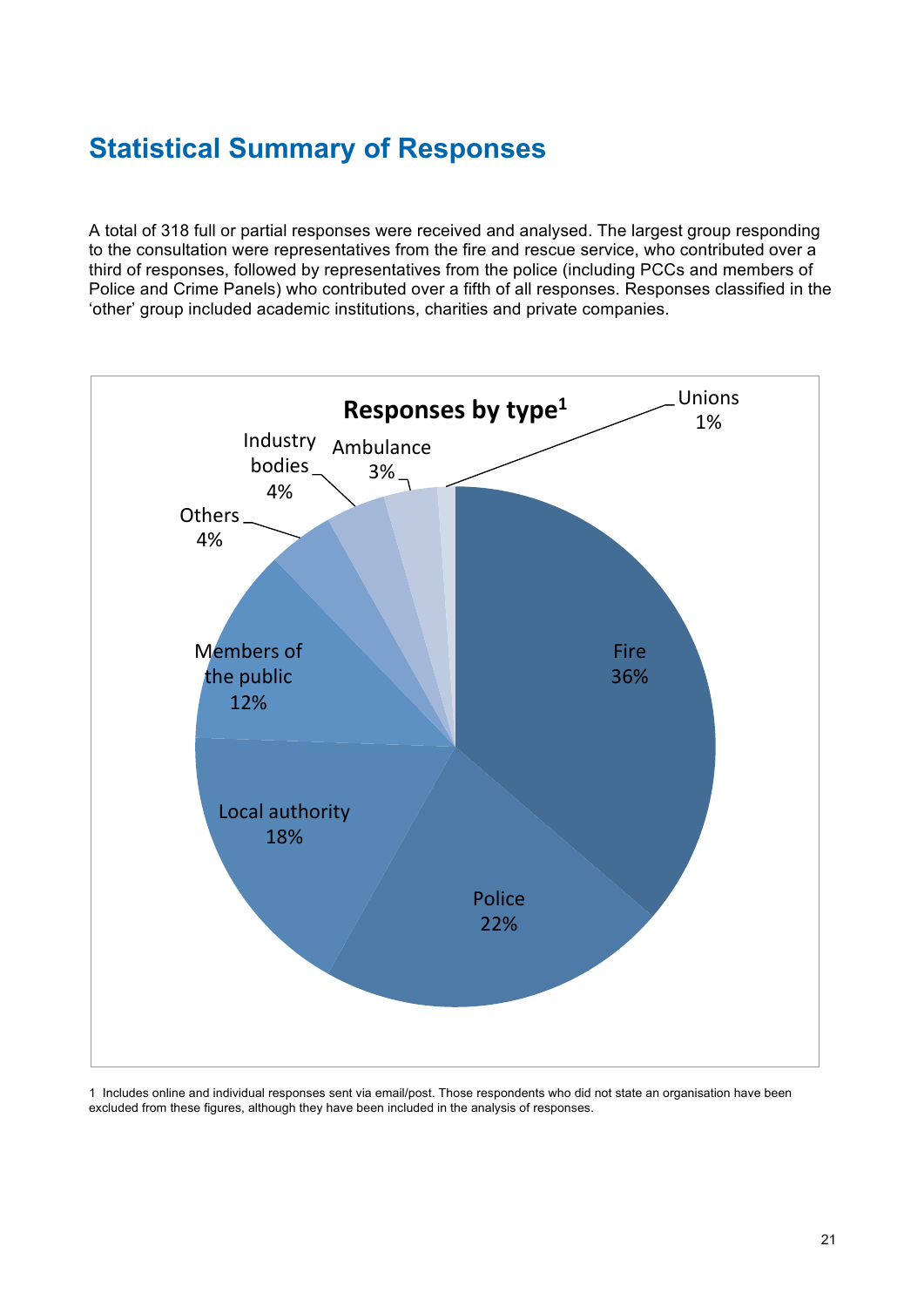# **List of Organisations Responding**

Organisations which responded to the consultation included:

 Asian Fire Service Association Association of Ambulance Chief Executives Association of Police and Crime Commissioners Association of Policing and Crime Chief Executives Association of Principal Fire Officers Avon and Somerset Constabulary Avon and Somerset Police and Crime Commissioner Avon Fire and Rescue Authority Bedfordshire Police and Crime Commissioner Bedfordshire Fire and Rescue Authority Bentley Parish Council Billingshurst Parish Council Birmingham City Council, Resilience Team Borough of Poole British Heart Foundation Buckinghamshire and Milton Keynes Fire Authority Cambridgeshire Fire and Rescue Authority Cheshire Fire Authority Cheshire Police and Crime Commissioner Chief Fire Officers Association Chief Police Officers Staff Association City of London Corporation and the City of London Police Cleveland Fire and Rescue Authority Colchester Borough Council College of Paramedics College of Policing County Durham and Darlington Fire and Rescue Authority Cumbria Police and Crime Commissioner Derbyshire Fire and Rescue Authority Derbyshire Police and Crime Commissioner Devon and Cornwall Police of behalf of LRF chairs within the South West Region Devon and Somerset Fire and Rescue Authority ADS Group Limited Barnsley Council Bedfordshire Fire and Rescue Service Bedfordshire Police Bristol City Council Cambridgeshire Constabulary Cornwall Council Cumbria Constabulary Derbyshire Constabulary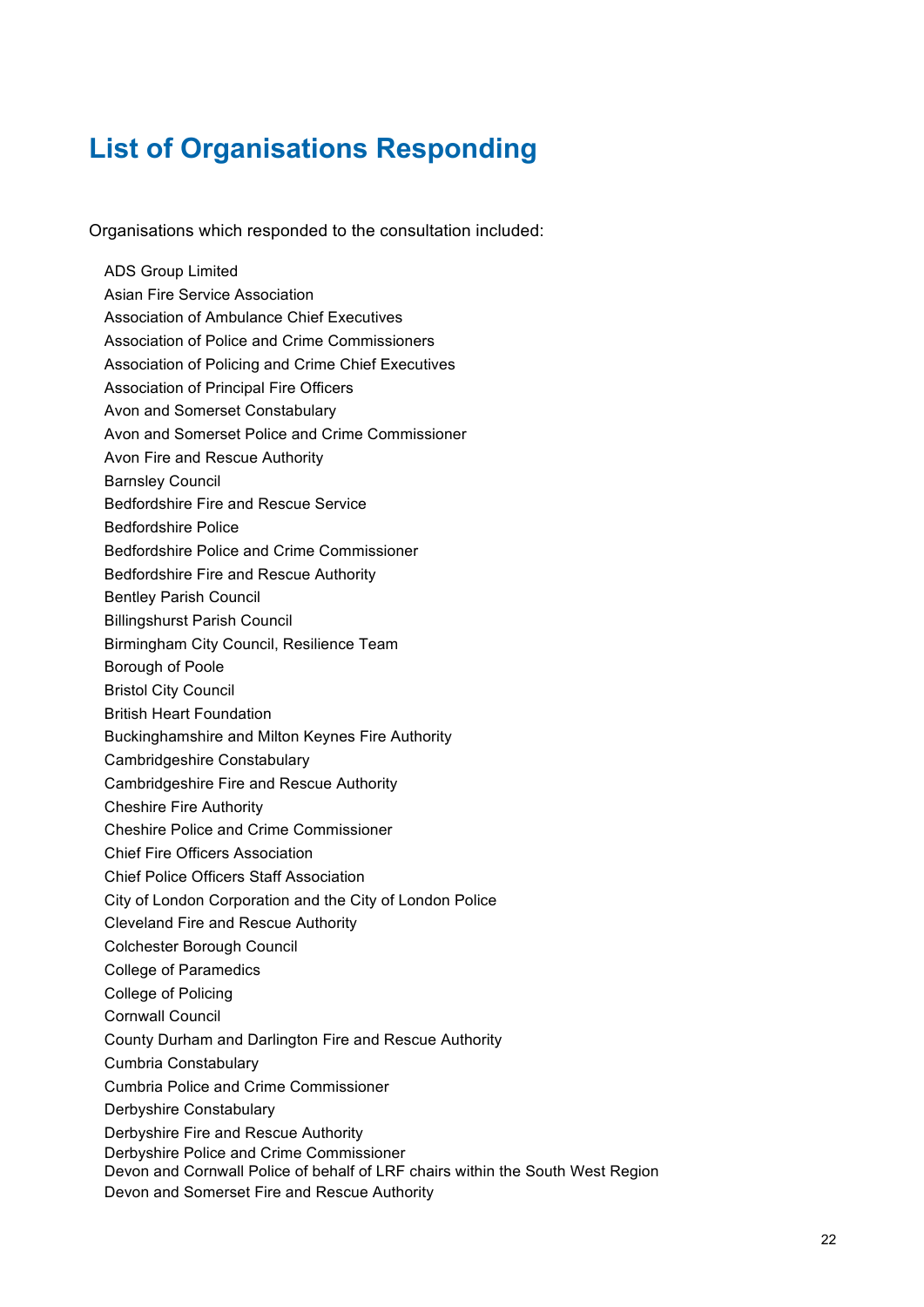Devon, Cornwall and the Isles of Scilly, Office of the Police and Crime Commissioner

Dorchester Council

Dorset Fire Authority

Dorset Office of the Police and Crime Commissioner

Durham Police and Crime Commissioner

Durham Resilience Forum

East Midlands Ambulance Service NHS Trust

East of England Ambulance Service NHS Trust

East Sussex Fire and Rescue Authority

Edge Hill University

Emergency Planning Society, West Midlands Branch

Enfield Community Safety

Essex Fire and Rescue Authority

Essex Police Force

Fareham Borough Council

Fire Brigades Union

Fire Officers Association

Fire Sector Federation

Five Tees Valley Authorities

Gateshead Council

Gloucestershire Constabulary

Gloucestershire Fire and Rescue Authority

Greater London Authority

Greater Manchester Combined Authority

Hampshire and the Isle of Wight Local Resilience Forum

Hampshire and the Isle of Wight Office of the Police and Crime Commissioner

Hampshire Constabulary

Hampshire Fire and Rescue Authority

Hartlepool Borough Council

Health and Safety Executive

Hereford and Worcestershire Fire and Rescue Authority

Hertfordshire Constabulary

Hertfordshire County Council (FRA)

Hertfordshire Local Resilience Forum

Hertfordshire Police and Crime Commissioner

Humber Local Resilience Forum

Humberside Fire and Rescue Authority

Humberside Police and Crime Commissioner

Inclusion London

Independent Police Complaints Commission

Institute of Community Safety

Isle of Scilly Council

Isle of Wight Fire and Rescue Authority

Keele University

Kent and Medway Fire and Rescue Authority

Kent County Council

Kent Police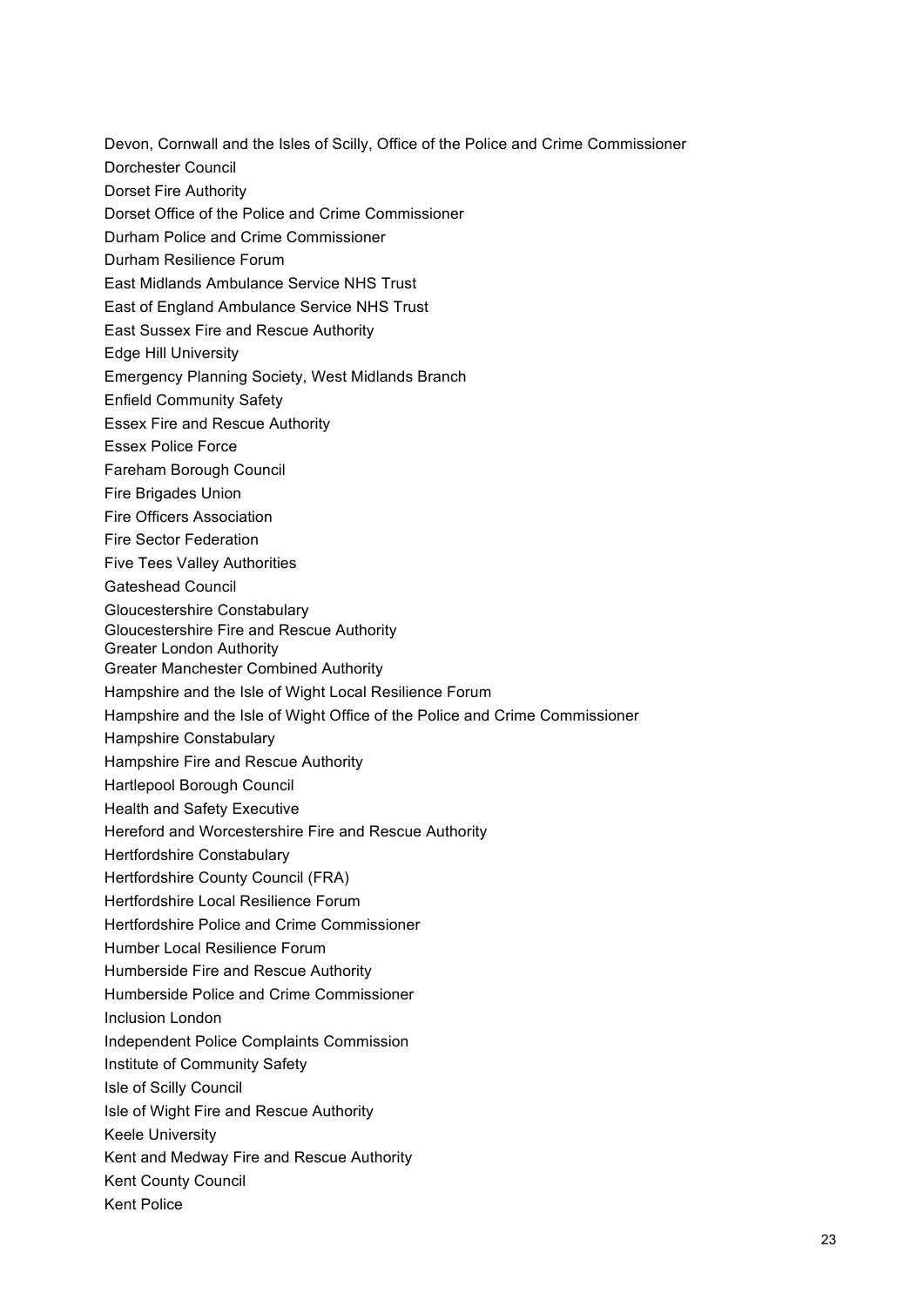Kent Police and Crime Commissioner Kingston Borough Council Lincolnshire Community Safety Partnership Merseyside Fire and Rescue Authority Merseyside Police and Crime Commissioner Merseyside Police and Crime Panel Metropolitan Police Service National Police Chiefs' Council New Forest District Council Norfolk Fire and Rescue Authority Norfolk Police and Crime Commissioner North East Ambulance Service NHS Foundation Trust North Yorkshire County Council North Yorkshire Fire Authority North Yorkshire Police and Crime Commissioner Northamptonshire Fire and Rescue Authority Northamptonshire Fire and Rescue Service Northumberland County Council Northumbria Police and Crime Commissioner Nottingham Trent University Nottinghamshire Fire and Rescue Authority Nottinghamshire Fire and Rescue Service Osman Consulting Ltd Oxfordshire County Council (as FRA) Police and Crime Commissioners Treasurer's Society Lancashire Combined Authority Lancashire County Council Lancashire Police Lancashire Police and Crime Commissioner Lancashire Resilience Forum Leicestershire Fire and Rescue Authority Lincolnshire County Council Lincolnshire Police and Crime Commissioner Local Government Association London Ambulance Service NHS Trust London Assembly London Councils London Borough of Ealing London Fire Brigade London Resilience Forum Lowland Rescue National Trust Norfolk Constabulary Northumbria Police Nottinghamshire Police Police Federation Police Superintendents Association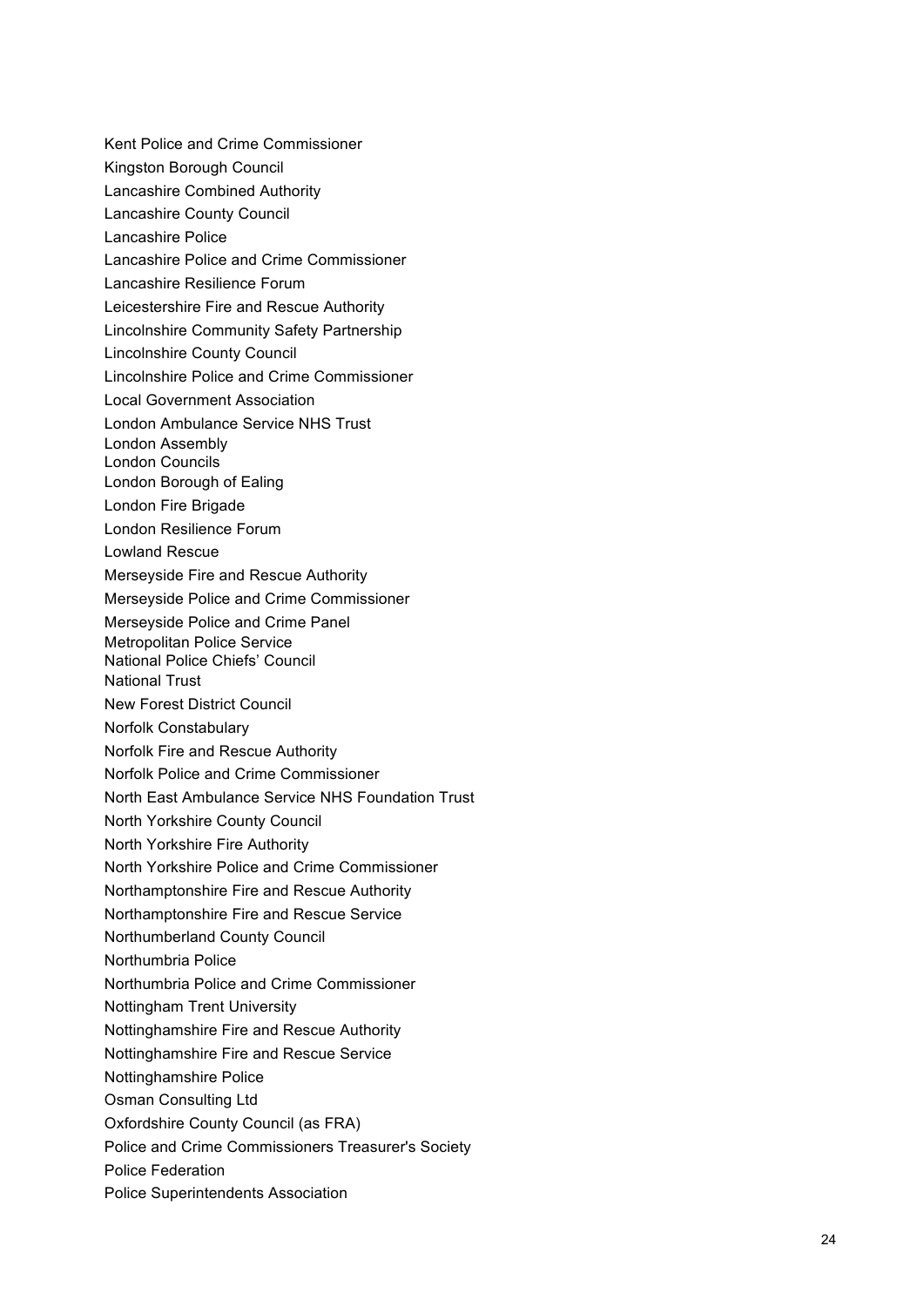- Reading Borough Council
- Retained Firefighters Union
- Royal Berkshire Fire and Rescue Authority
- Royal College of Emergency Medicine
- Royal College of Nursing
- Safer Stronger Doncaster Partnership
- Salisbury City Council
- Shadow Dorset and Wiltshire Fire and Rescue Authority
- Shropshire and Wrekin Fire Authority
- South East Coast Ambulance Service NHS Foundation Trust
- South Tyneside Council
- South West Local Resilience Forums
- South Western Ambulance Service NHS Foundation Trust
- South Yorkshire Fire and Rescue Authority
- South Yorkshire Local Resilience Forum
- South Yorkshire Police and Crime Commissioner
- Southampton City Council
- Staffordshire County Council
- Staffordshire Local Resilience Forum
- Staffordshire Police
- Staffordshire Police and Crime Commissioner
- Staffordshire Police and Crime Panel
- Staffordshire University
- Stoke-on-Trent and Staffordshire Fire and Rescue Authority
- Stoke-on-Trent City Council
- Suffolk Constabulary and Police and Crime Commissioner
- Suffolk Fire Authority
- Suffolk Local Resilience Forum
- Suffolk Police and Crime Panel
- Sunderland City Council
- Surrey County Council (FRA)
- Surrey Police and Crime Commissioner
- Sussex Local Resilience Forum
- TechUK
- Telford and Wrekin Council
- Telford and Wrekin Council Civil Resilience Team
- Thames Valley Police and Crime Commissioner
- The Institute of Civil Protection and Emergency Management
- Trades Union Congress
- UNISON
- UNISON LFEPA
- Unite the Union
- Victoria University (Australia)
- Warrington Borough Council
- Warwickshire County Council (FRA)
- Warwickshire Police and Crime Commissioner